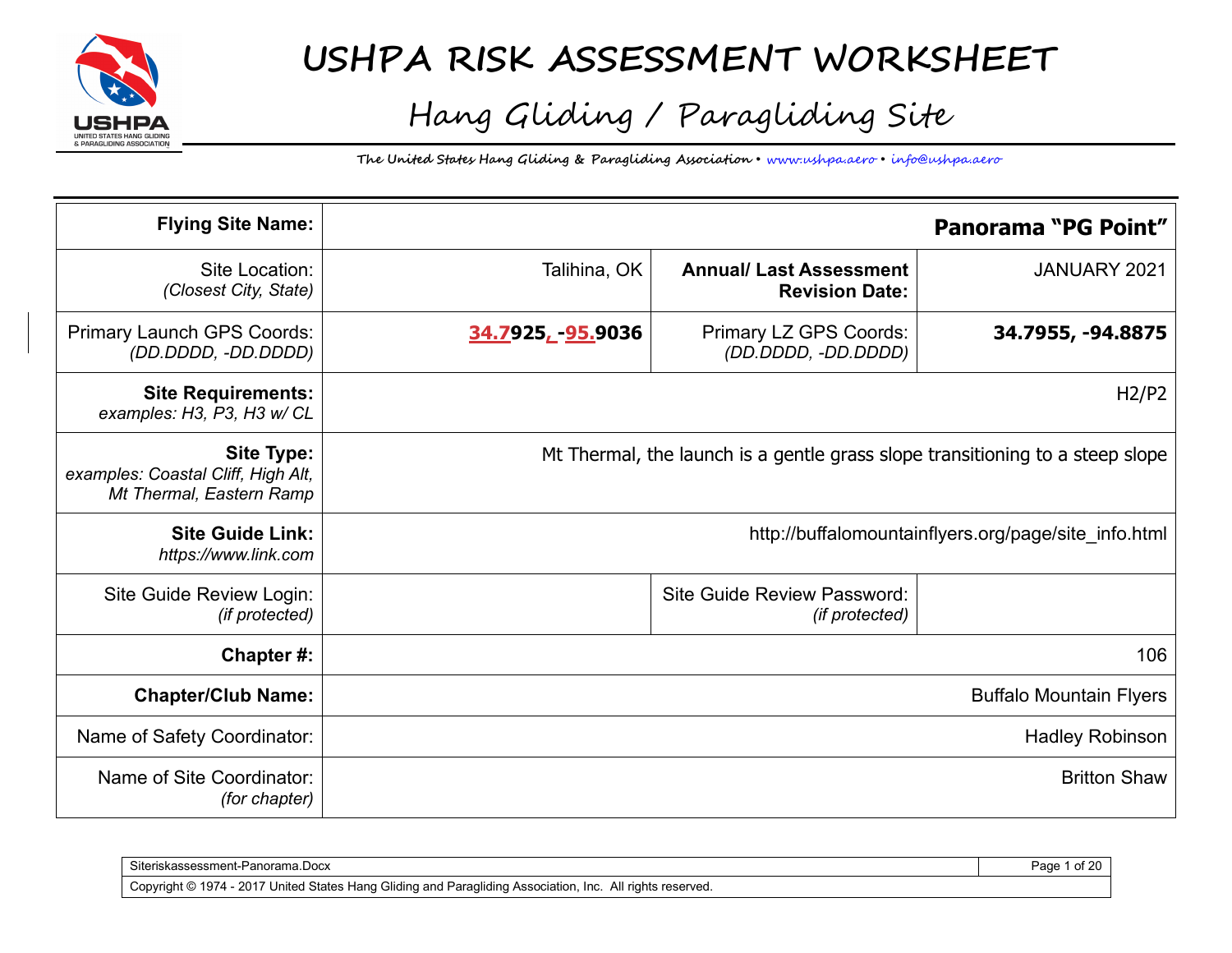#### **For Risk Management Information & Process Instructions see: START HERE: USHPA RISK MANAGEMENT PROGRAM**

#### **Quick Risk Management Plan Steps outline:**

- 1. Review the **Chapter Risk Management Training Videos & Training Materials** on **http://ushpa.vizigy.com**
- 2. Create / Update **Chapter Managed Sites and Site Locations List Table**
	- a. Update **Chapter Managed Site Additional Insured Landowner Table** and associate to Site Locations
- 3. **Create Site Maps** to be used in this assessment and Site Guides. Site Maps to include the setup, launch, teardown and landing areas, including use zones & measurements (to compare to guidelines) and include in Risk Assessment & Site Guide document.
- 4. **Risk Assessment and Mitigation** sections of Worksheet: Identify all possible risks. Evaluate from the perspective of spectators, visiting pilots, inexperienced and experienced pilots. Analyze all risks and determine the vulnerabilities.
	- a. **Note significant risks under Risk Detail and Risk Assessment**.
	- b. For each risk noted, **determine steps, actions, signs if necessary to mitigate the risk and document under "Risk Mitigation."**
- 5. **Create Risk Mitigation Plans** in section of this worksheet for actions to be implemented if not in place and follow-through on any actions or other mitigation activities identified in your Risk Assessments and Action Plan, such as signage or preventative measures.
- 6. **Create / Update Site Guide** and update rules/regulations/protocols /site guides to be reflective of risks.
- 7. **Communication**
	- a. **Publish your Site Guide** and any rules/regulations/protocol guides, so all users of the flying site are aware of them
	- b. **Publish your Risk Management Plan** to be available to Chapter Members
- 8. **Accident Investigations and feedback** findings to your Risk Assessment Worksheet & Site Guide if actions are required

9. **Submission – Upload during Chapter Application/ Renewal** (Annually) or send directly to USHPA or RRRG contact for updates after upload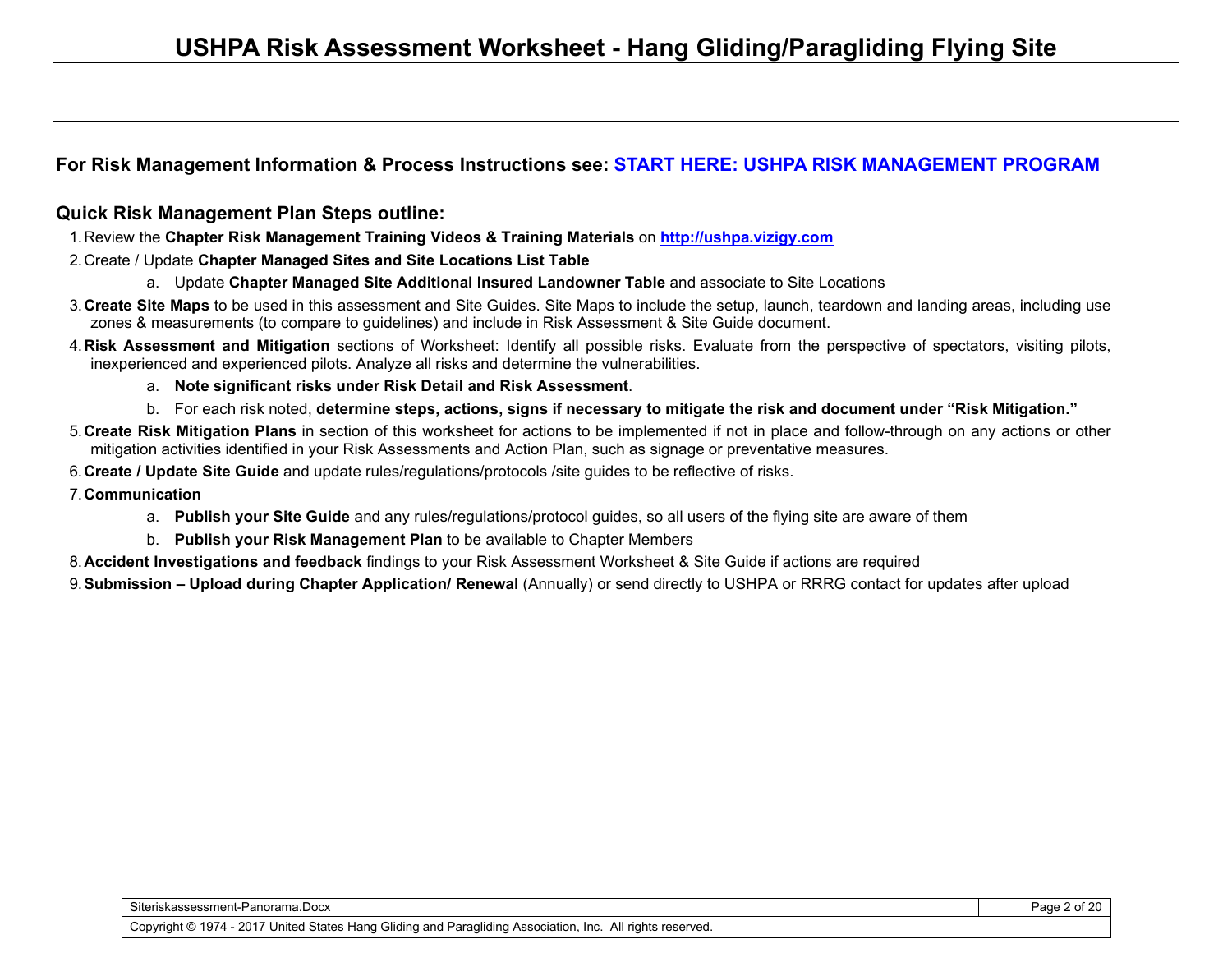**Site Maps and Use Zones:** 



Siteriskassessment-Panorama.Docx Page 3 of 20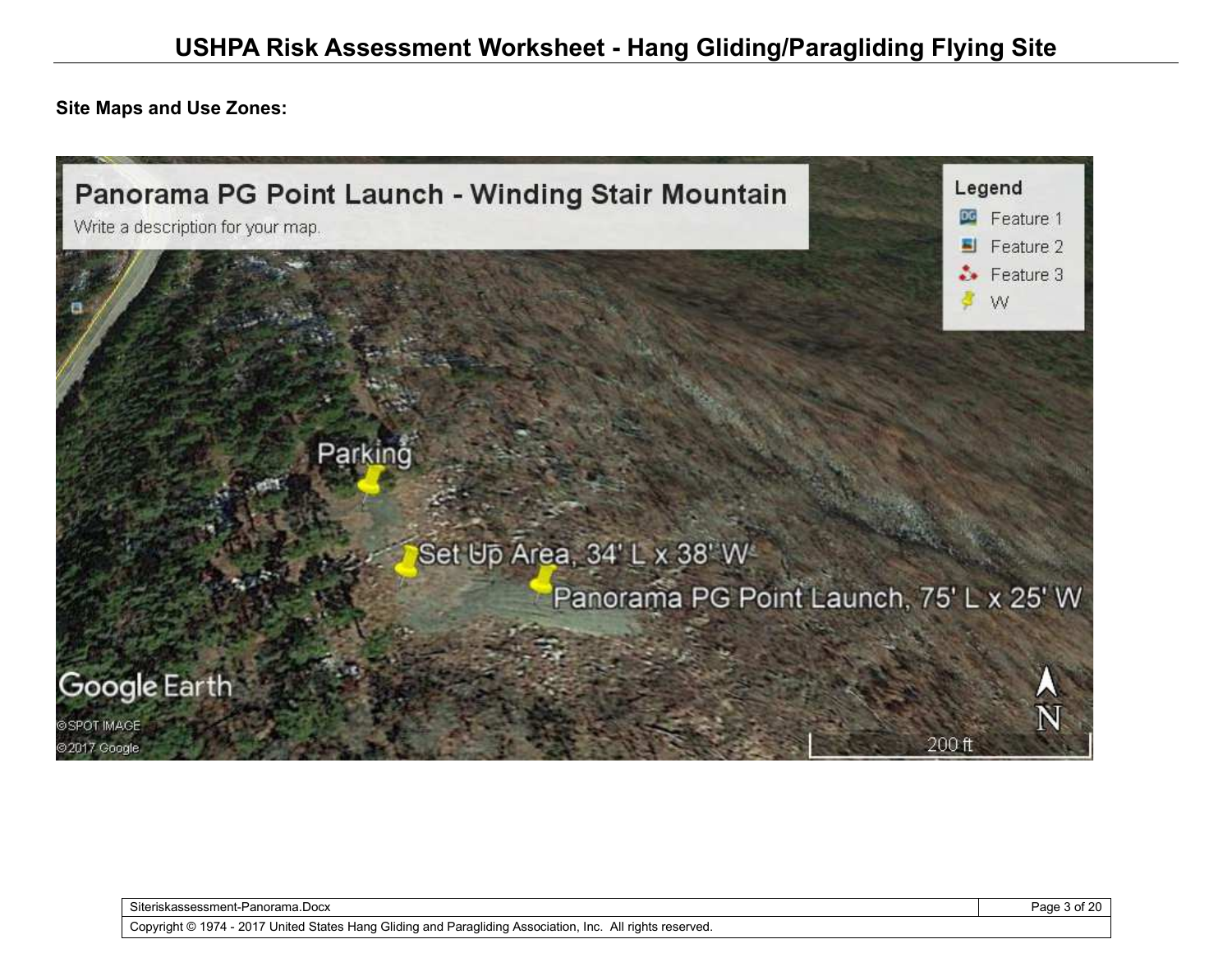

Siteriskassessment-Panorama.Docx Page 4 of 20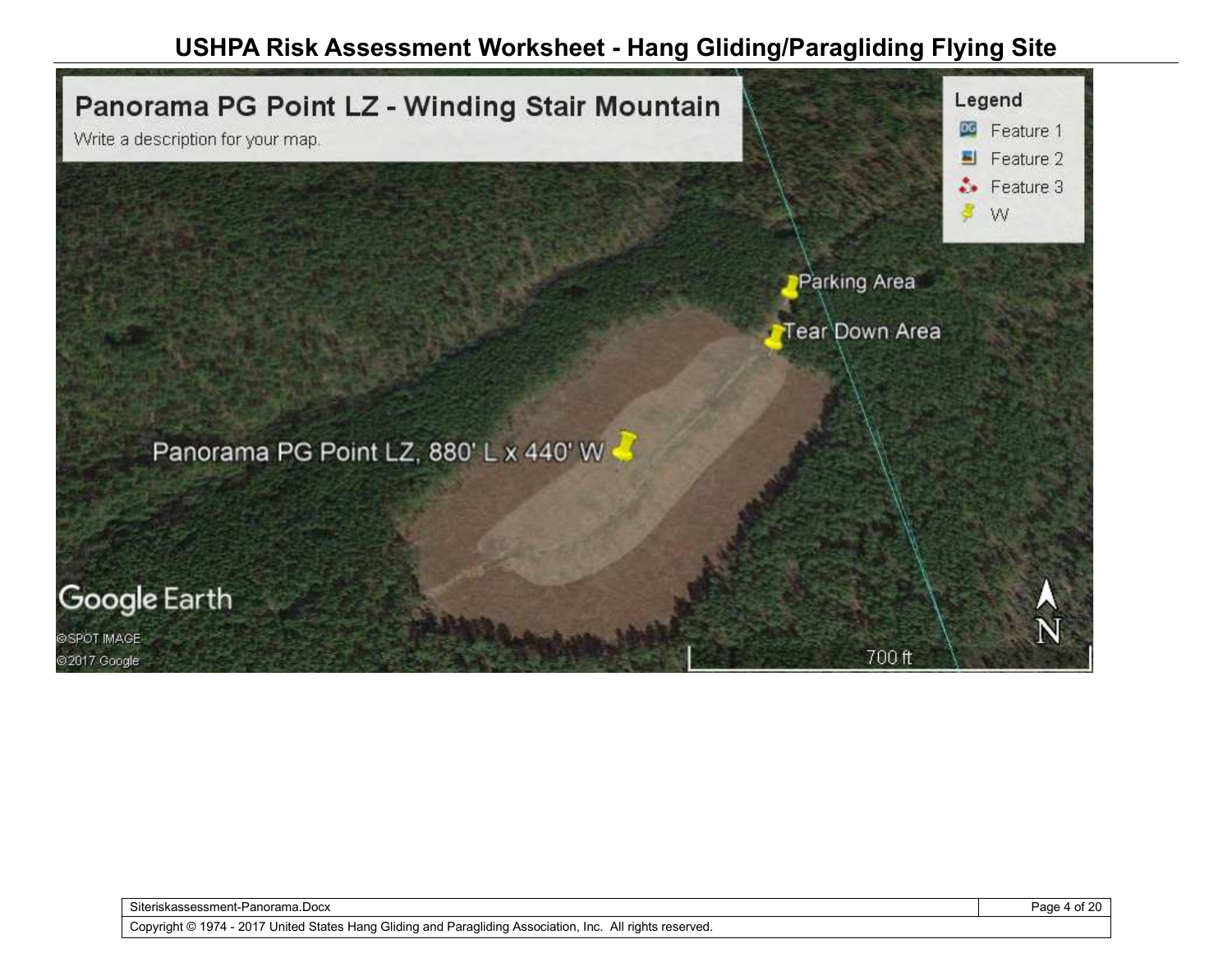| 106 - Panorama "PG Point"                                                                                                                                                                                                                                                                                                                                                                                                                                                                                                                                                                               |                                                                                                                                                                                                                                                                                                                                                                                               | Review/ Revision Date 01/2021 |                    |
|---------------------------------------------------------------------------------------------------------------------------------------------------------------------------------------------------------------------------------------------------------------------------------------------------------------------------------------------------------------------------------------------------------------------------------------------------------------------------------------------------------------------------------------------------------------------------------------------------------|-----------------------------------------------------------------------------------------------------------------------------------------------------------------------------------------------------------------------------------------------------------------------------------------------------------------------------------------------------------------------------------------------|-------------------------------|--------------------|
| <b>Risk Identification</b><br>(Examples - Feel free to identify your own!)                                                                                                                                                                                                                                                                                                                                                                                                                                                                                                                              | <b>Risk Detail &amp; Risk Assessment</b>                                                                                                                                                                                                                                                                                                                                                      | <b>Risk Mitigation</b>        | Sign<br><b>Off</b> |
| <b>Road or Trail Access</b><br>• What type of road access is there (4WD, paved,<br>public, etc.)?<br>• What type of trails are used to access site<br>features?<br>• Are roads and trails used to access the site<br>secured using gates or locks? Should they be?<br>• Does access to roads/trails need to be restricted<br>or monitored?<br>• Are there potential conflicts between<br>pedestrians and vehicles (pilots or spectators)?<br>• How do emergency vehicles access site areas?<br>• Is signage needed?<br>• Have there been any incidents or accidents<br>involving vehicles at this site? | Gravel Road - 2WD<br><b>Cleared Trail</b><br>Gate access<br>Gate should be closed when entering and<br>exiting<br>No conflict between pedestrians/vehicles<br>Emergency access thru gates<br>Signs warn of liability, signs have log in<br>waiver web address<br>http://buffalomountainflyers.org/page/waiver.<br>html<br>No known incidents or accidents involving<br>vehicles at this site. | None needed                   |                    |
| <b>Vehicle Parking Area</b><br>• Is there a designated parking area for vehicles?<br>• What is the clearance between vehicles and:<br>Setup? Are gliders in setup area secured?<br>$\circ$<br>Launch?<br>$\circ$<br>Landing area?<br>$\circ$<br>Teardown area? Are gliders in teardown<br>secured?<br>$\rightarrow$ If any clearance is less than 50 feet,<br>mitigation should be described<br>• Are tie-downs needed?<br>• Is signage needed?<br>• Have there been any incidents or accidents<br>involving vehicles in the parking area at this<br>site?                                              | Yes, designated parking<br>Clearance set $up = 60$ feet<br>Clearance launch = 100 feet<br>Clearance landing = 300 feet<br>No tie downs needed<br>Signs warn of liability, signs have log-in waiver web<br>address<br>http://buffalomountainflyers.org/page/waiver.html<br>No known incidents or accidents involving vehicles in<br>parking areas                                              | None needed                   |                    |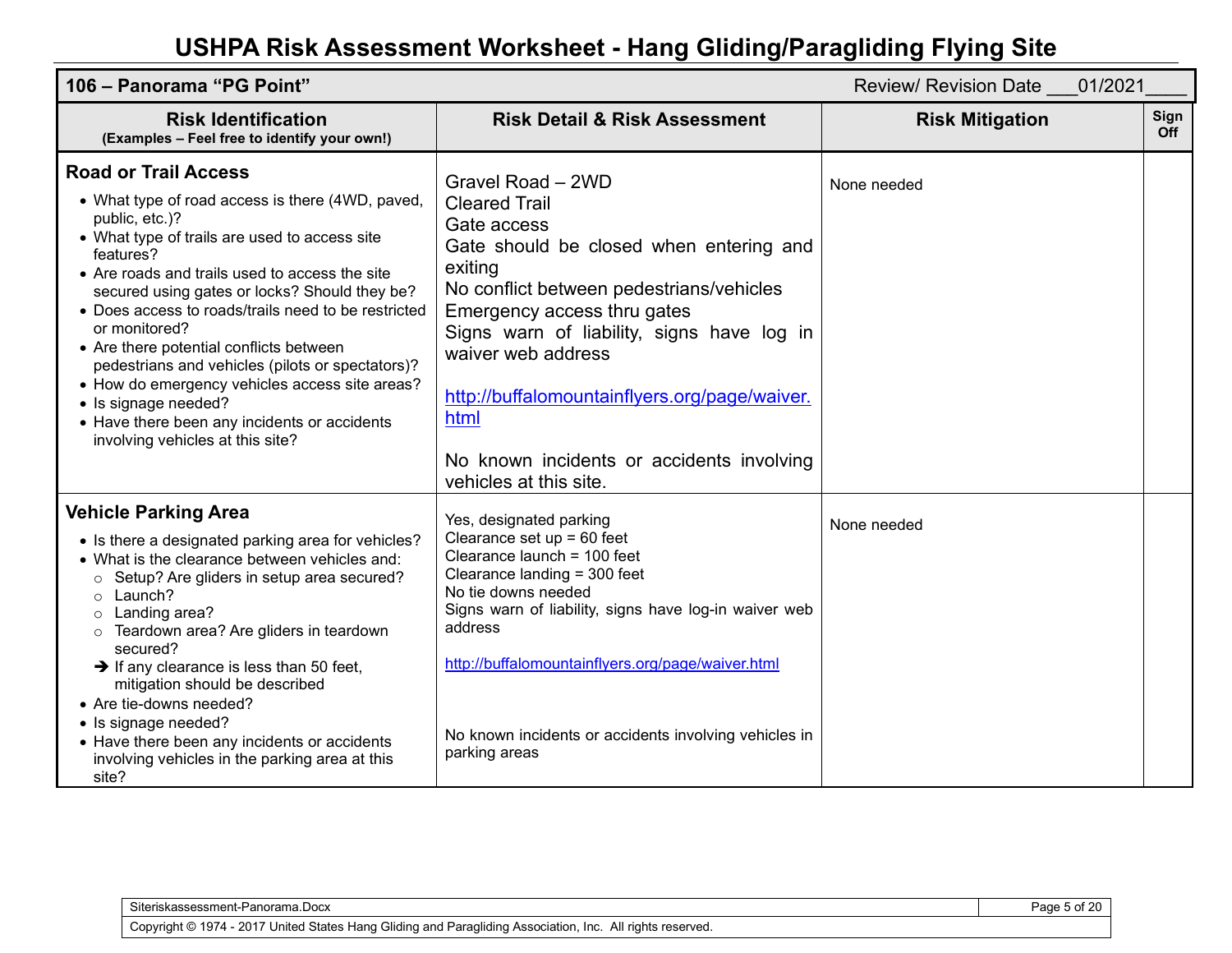| 106 – Panorama "PG Point"                                                                                                                                                                                                                                                                                                                                                                                                                                                                                                                                                                                                                                       |                                                                                                                                                                                                                                                                                                                                                                                                                                                                                      | Review/ Revision Date 01/2021 |             |
|-----------------------------------------------------------------------------------------------------------------------------------------------------------------------------------------------------------------------------------------------------------------------------------------------------------------------------------------------------------------------------------------------------------------------------------------------------------------------------------------------------------------------------------------------------------------------------------------------------------------------------------------------------------------|--------------------------------------------------------------------------------------------------------------------------------------------------------------------------------------------------------------------------------------------------------------------------------------------------------------------------------------------------------------------------------------------------------------------------------------------------------------------------------------|-------------------------------|-------------|
| <b>Risk Identification</b><br>(Examples - Feel free to identify your own!)                                                                                                                                                                                                                                                                                                                                                                                                                                                                                                                                                                                      | <b>Risk Detail &amp; Risk Assessment</b>                                                                                                                                                                                                                                                                                                                                                                                                                                             | <b>Risk Mitigation</b>        | Sign<br>Off |
| <b>Spectator Areas</b><br>• What is the clearance between spectators and:<br>Setup? Are gliders in setup area secured?<br>$\circ$<br>Launch?<br>$\circ$<br>Landing area?<br>$\circ$<br>Teardown area? Are gliders in teardown<br>secured?<br>$\rightarrow$ If any clearance is less than 50 feet,<br>mitigation should be described<br>• Are tie-downs needed?<br>• Are spectators allowed in areas with gliders<br>without an escort? Should they be?<br>• How are spectator limitations communicated<br>and enforced?<br>• Are barriers needed?<br>• Is signage needed?<br>• Have there been any incidents or accidents<br>involving spectators at this site? | <b>Spectator Clearance</b><br>Set up 50 feet<br>Launch 75 feet<br>Landing >100 feet<br>Teardown > 100 feet<br>There are no tie-downs needed<br>Spectators are advised to have escorts<br>Spectators are immediately contacted and restricted<br>upon arrival. Asked to sign online waiver<br>http://buffalomountainflyers.org/page/waiver.html<br>No barriers required<br>Signs posted with online waiver<br>http://buffalomountainflyers.org/page/waiver.html<br>No known incidents | None needed                   |             |

Page 6 of 20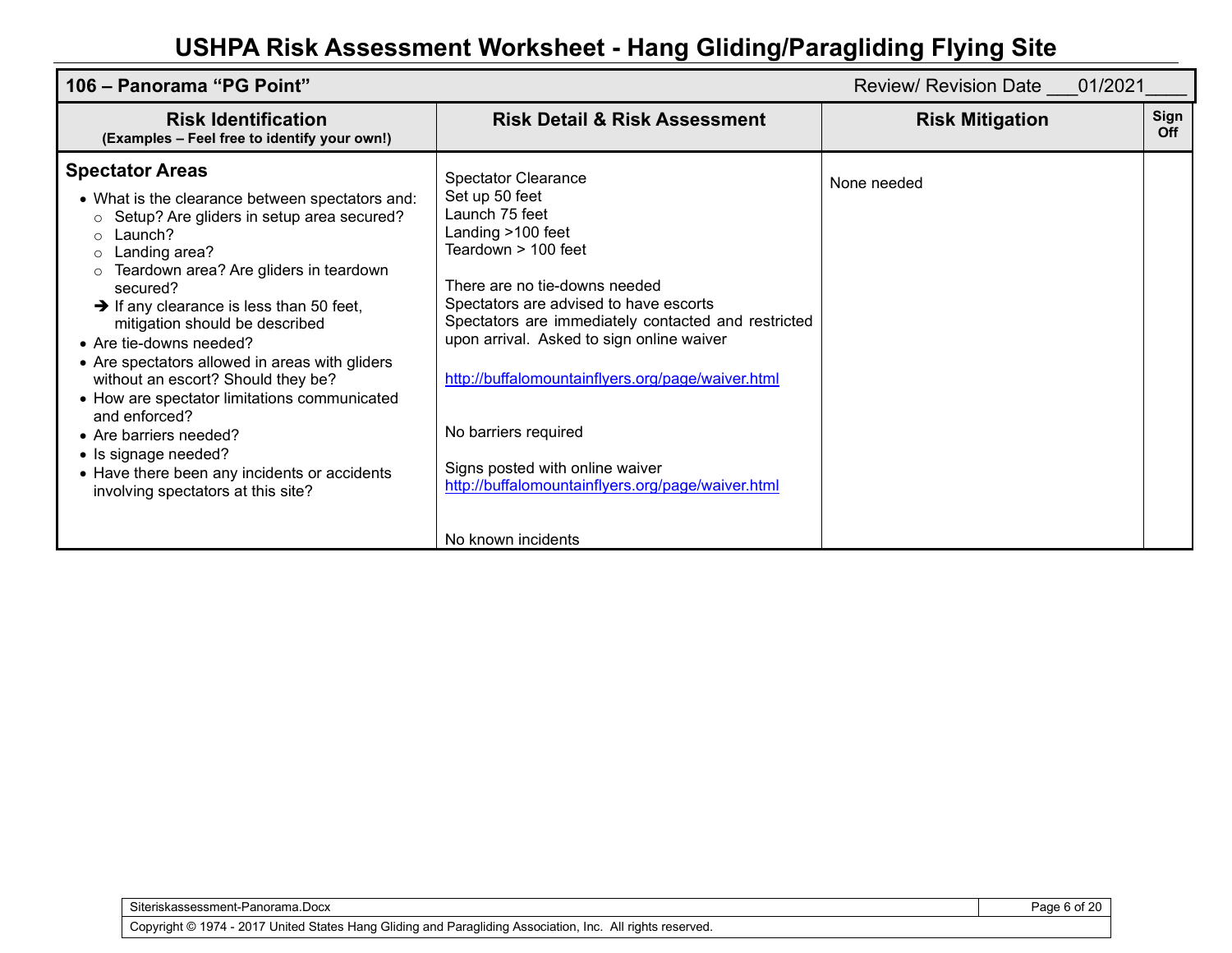| 106 – Panorama "PG Point"                                                                                                                                                                                                                                                                                                                                                                                                                                                                              |                                                                                                                                                                                         | Review/ Revision Date 01/2021 |                    |
|--------------------------------------------------------------------------------------------------------------------------------------------------------------------------------------------------------------------------------------------------------------------------------------------------------------------------------------------------------------------------------------------------------------------------------------------------------------------------------------------------------|-----------------------------------------------------------------------------------------------------------------------------------------------------------------------------------------|-------------------------------|--------------------|
| <b>Risk Identification</b><br>(Examples - Feel free to identify your own!)                                                                                                                                                                                                                                                                                                                                                                                                                             | <b>Risk Detail &amp; Risk Assessment</b>                                                                                                                                                | <b>Risk Mitigation</b>        | Sign<br><b>Off</b> |
| <b>Potential Obstacles</b><br>• Which potential obstacles are present at the<br>site:<br>wires<br>towers<br>lake or river<br>ocean<br>forest or trees<br>large rocky areas<br>other<br>$\Omega$<br>• What is the clearance between potential<br>obstacles and:<br>launch? (50 feet)<br>$\Omega$<br>landing area? (100 feet)<br>Ω<br>planned flight path? (75 feet)<br>$\Omega$<br>$\rightarrow$ If any clearance is less than noted distance,<br>collision avoidance mitigation should be<br>described | Forest, Trees, Rocks<br>Obstacle Clearance<br>Launch 75 feet<br>Landing 300 feet<br>Flight path 100 feet<br>Clearance is sufficient<br>Obvious obstacles not marked<br>Signs not needed | None needed                   |                    |
| • Is the clearance sufficient?<br>• Are potential obstacles marked?<br>• Is signage needed?<br>• Have there been any incidents or accidents<br>involving overhead obstacles at this site?                                                                                                                                                                                                                                                                                                              |                                                                                                                                                                                         |                               |                    |

Page 7 of 20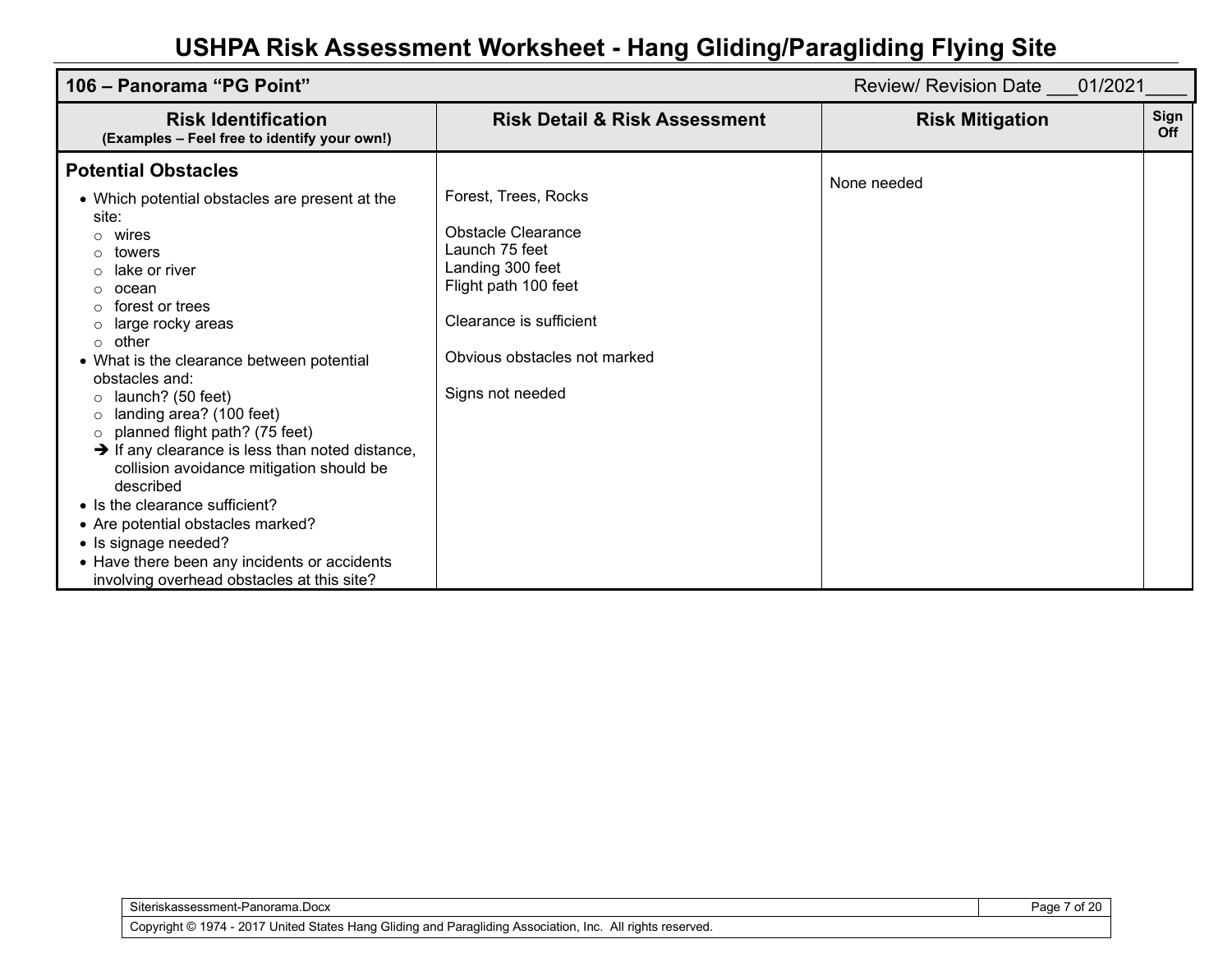| 106 – Panorama "PG Point"                                                                                                                                                                                                                                                                                                                                                                                                                                                                                                                                                                                                                                                                                                                                                                                                                                                                                                                                                                                                                                  |                                                                                                                                                                                                                                                                                                                                                                         | Review/ Revision Date ___ 01/2021 |                    |
|------------------------------------------------------------------------------------------------------------------------------------------------------------------------------------------------------------------------------------------------------------------------------------------------------------------------------------------------------------------------------------------------------------------------------------------------------------------------------------------------------------------------------------------------------------------------------------------------------------------------------------------------------------------------------------------------------------------------------------------------------------------------------------------------------------------------------------------------------------------------------------------------------------------------------------------------------------------------------------------------------------------------------------------------------------|-------------------------------------------------------------------------------------------------------------------------------------------------------------------------------------------------------------------------------------------------------------------------------------------------------------------------------------------------------------------------|-----------------------------------|--------------------|
| <b>Risk Identification</b><br>(Examples - Feel free to identify your own!)                                                                                                                                                                                                                                                                                                                                                                                                                                                                                                                                                                                                                                                                                                                                                                                                                                                                                                                                                                                 | <b>Risk Detail &amp; Risk Assessment</b>                                                                                                                                                                                                                                                                                                                                | <b>Risk Mitigation</b>            | Sign<br><b>Off</b> |
| <b>Launch Areas</b><br>• What is the clearance around the take-off area:<br>in front (for solo pilots)? (50 feet)<br>$\circ$<br>in front (for tandem pilots)? (75 feet)<br>$\circ$<br>behind? (30 feet)<br>to the sides? (30 degrees)<br>$\rightarrow$ If any clearance is less than noted, collision<br>avoidance mitigation (for obstacles or<br>spectators) should be described<br>• Are there ground obstructions (trip/fall hazards)?<br>• Is the launch area clearly marked? Does it need<br>to be?<br>• Are there appropriate/adequate tie-downs?<br>• Are the site regulations and launch<br>requirements clearly communicated to all pilots<br>and spectators? How?<br>• Are there launch assistant qualifications and<br>equipment guidelines communicated? How?<br>• Are spectator areas delineated and<br>communicated? How?<br>• Is signage needed?<br>• Are there First Aid - First Responder resources?<br>• Have there been any incidents or accidents<br>involving obstacles, obstructions, vehicles or<br>people on launch at this site? | Take-Off Clearance<br>In front solo pilots 60 feet<br>In front tandem pilots 75 feet<br>Behind 100 feet<br>Sides 90 degrees<br>No ground obstructions<br>Launch is groomed - no markings needed<br>Appropriate tie-downs<br>Launch assistants qualified by advance pilots<br>Spectator areas specified upon arrival<br>Signs are posted on launch<br>No known incidents | None needed                       |                    |

Siteriskassessment-Panorama.Docx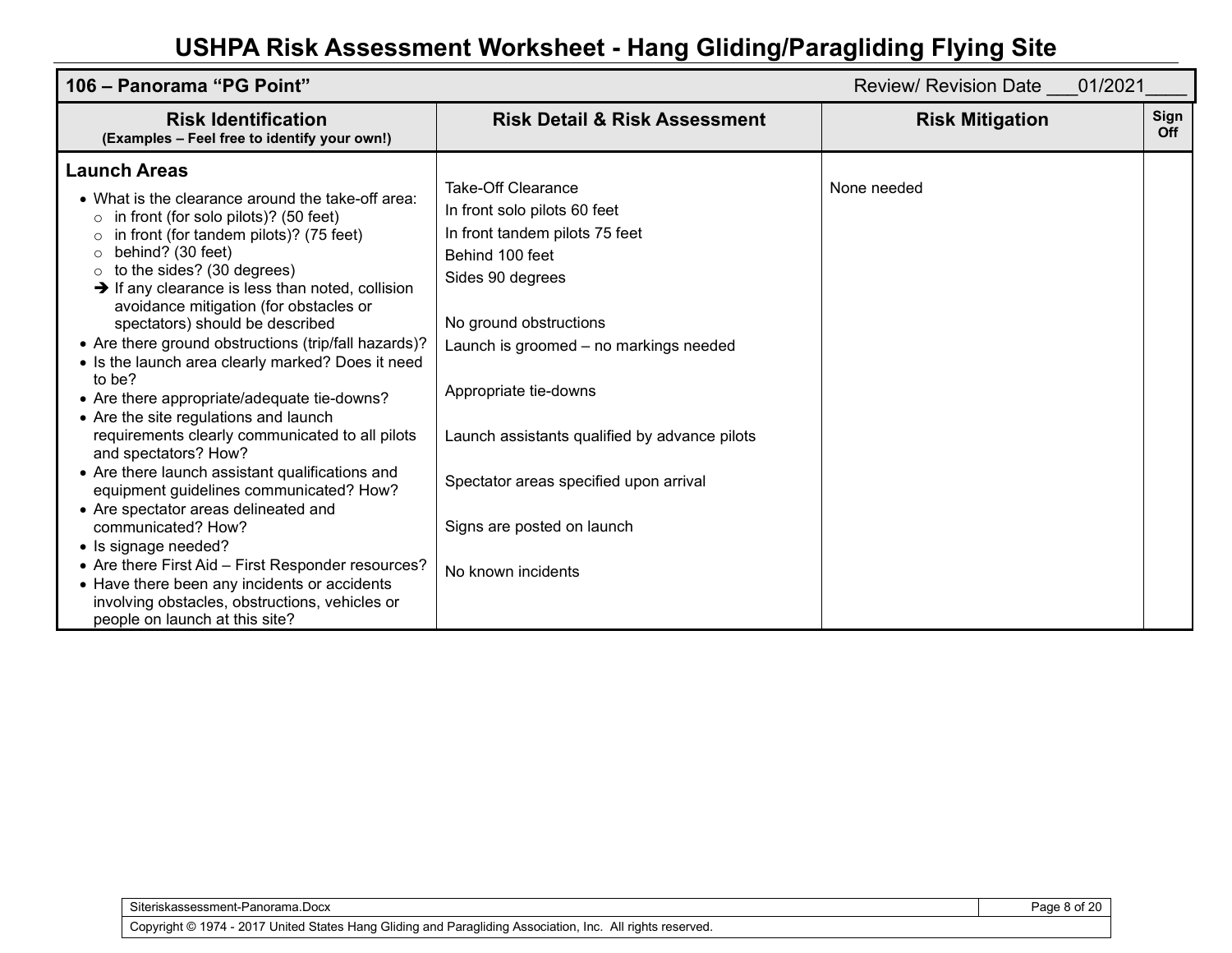| 106 – Panorama "PG Point"                                                                                                                                                                                                                                                                                                                                                                                                                                                                                                                                                                                                                                                                                                                                                                                                                                                                                                                                                                                                |                                                                                                                                                                                                                                                                                                                                                                             | Review/ Revision Date 01/2021 |                    |
|--------------------------------------------------------------------------------------------------------------------------------------------------------------------------------------------------------------------------------------------------------------------------------------------------------------------------------------------------------------------------------------------------------------------------------------------------------------------------------------------------------------------------------------------------------------------------------------------------------------------------------------------------------------------------------------------------------------------------------------------------------------------------------------------------------------------------------------------------------------------------------------------------------------------------------------------------------------------------------------------------------------------------|-----------------------------------------------------------------------------------------------------------------------------------------------------------------------------------------------------------------------------------------------------------------------------------------------------------------------------------------------------------------------------|-------------------------------|--------------------|
| <b>Risk Identification</b><br>(Examples - Feel free to identify your own!)                                                                                                                                                                                                                                                                                                                                                                                                                                                                                                                                                                                                                                                                                                                                                                                                                                                                                                                                               | <b>Risk Detail &amp; Risk Assessment</b>                                                                                                                                                                                                                                                                                                                                    | <b>Risk Mitigation</b>        | Sign<br><b>Off</b> |
| <b>Landing Zones</b><br>• What is the clearance around the landing area<br>and:<br>ground personnel<br>vehicles<br>$\circ$<br>structures<br>active roads/trails<br>spectators<br>$\circ$<br>$\rightarrow$ If any clearance is less than 50 feet, collision<br>avoidance mitigation should be described<br>• Are there ground obstructions (trip/fall hazards)?<br>• Is the landing area clearly marked? Does it need<br>to be?<br>• Are there appropriate/adequate tie-downs?<br>• Are the site regulations and landing<br>requirements clearly communicated to all pilots<br>and spectators? How?<br>• Are spectator areas delineated and<br>communicated? How?<br>• Are there guidelines regarding ground handling<br>(kiting) in the LZ area?<br>• Are there appropriate wind indicators?<br>• Is signage needed?<br>• Are there First Aid – First Responder resources?<br>• Have there been any incidents or accidents<br>involving obstacles, obstructions, vehicles or<br>people in the landing area at this site? | All clearance is $>$ 50 feet<br>Ground obstructions include the typical gopher<br>mounds or small animal holes.<br>Landing areas are well defined<br>bv<br>pastures<br>surrounded by forest<br>Site regulations are established then communicated in<br>writing.<br>Appropriate wind indicators are in the LZ<br>Cell service allows for 911 response<br>No known incidents | None needed                   |                    |

Siteriskassessment-Panorama.Docx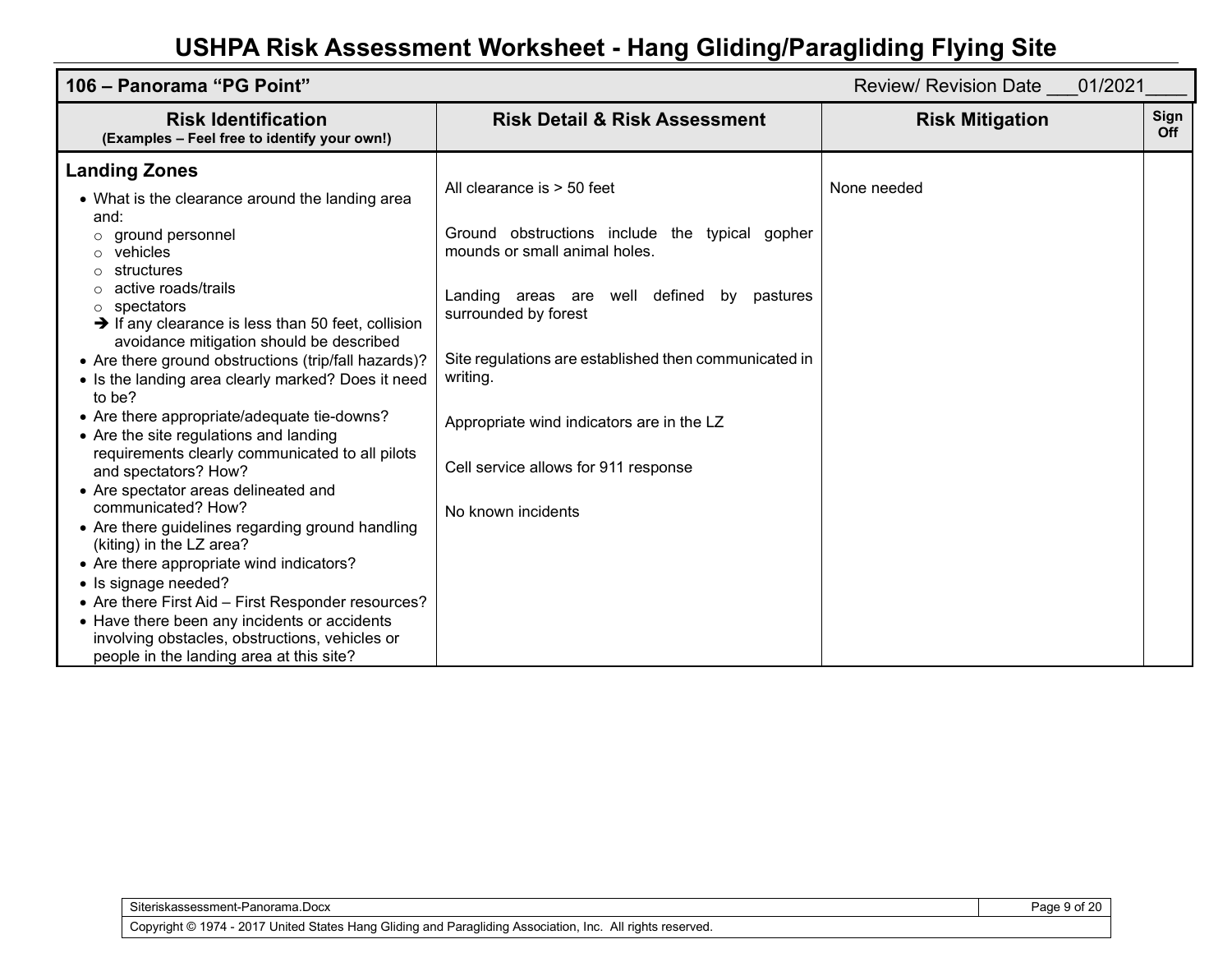| 106 - Panorama "PG Point"                                                                                                                                                                                                                                                                                                                                                                                                                                                                                                                                                                                                                                                                                                                                                                                                                                            |                                                                                                                                                                                                                                                                                                                                | Review/ Revision Date 01/2021 |             |
|----------------------------------------------------------------------------------------------------------------------------------------------------------------------------------------------------------------------------------------------------------------------------------------------------------------------------------------------------------------------------------------------------------------------------------------------------------------------------------------------------------------------------------------------------------------------------------------------------------------------------------------------------------------------------------------------------------------------------------------------------------------------------------------------------------------------------------------------------------------------|--------------------------------------------------------------------------------------------------------------------------------------------------------------------------------------------------------------------------------------------------------------------------------------------------------------------------------|-------------------------------|-------------|
| <b>Risk Identification</b><br>(Examples - Feel free to identify your own!)                                                                                                                                                                                                                                                                                                                                                                                                                                                                                                                                                                                                                                                                                                                                                                                           | <b>Risk Detail &amp; Risk Assessment</b>                                                                                                                                                                                                                                                                                       | <b>Risk Mitigation</b>        | Sign<br>Off |
| <b>Other Activities in Area</b><br>• Is the site open to the general public?<br>• Do other activities occur in the same area?<br>Such as:<br>$\circ$ radio controlled (RC) aircraft<br>model rocketry<br>$\circ$<br>$\circ$ skeet shooting<br>$\circ$ kite flying<br>$\rightarrow$ If any other activity occurs, mid-air mishap<br>mitigation should be described<br>• Is signage needed?<br>• Have there been any incidents or accidents<br>involving other activities at this site?                                                                                                                                                                                                                                                                                                                                                                                | Launch site is restricted from the general public<br>No other known air activities occur in the area<br>No known incidents                                                                                                                                                                                                     | None needed                   |             |
| <b>FAA Recognition and Communication</b><br>• Are there other flight operations in the area?<br>$\circ$ general aviation<br>$\circ$ commercial aviation<br>$\circ$ agricultural aviation<br>$\rightarrow$ If any other flight operations occur in the<br>area, interference mitigation should be<br>described<br>• Has the local FAA office been advised in writing<br>of glider flight activities?<br>• Are NOTAMs published for this site?<br>• Are there conflicts with Terminal Controlled<br>Flight areas (TCA)?<br>• Are there potential conflicts with general aviation<br>airports and landing patterns (non-controlled)?<br>• Are all tandem and towing operations in<br>compliance with FAA rules and regulations?<br>• Have there been any incidents or accidents<br>involving FAA non-compliance or other flight<br>operations in the area of this site? | GA activities occur through this area although it is very<br>infrequent<br>Gliding activities has been reported and recorded with<br>the FAA, including aviation sectional marking<br>This site is located in a rural area and therefore does<br>not typically interfere with other aviation activities.<br>No known incidents | None needed                   |             |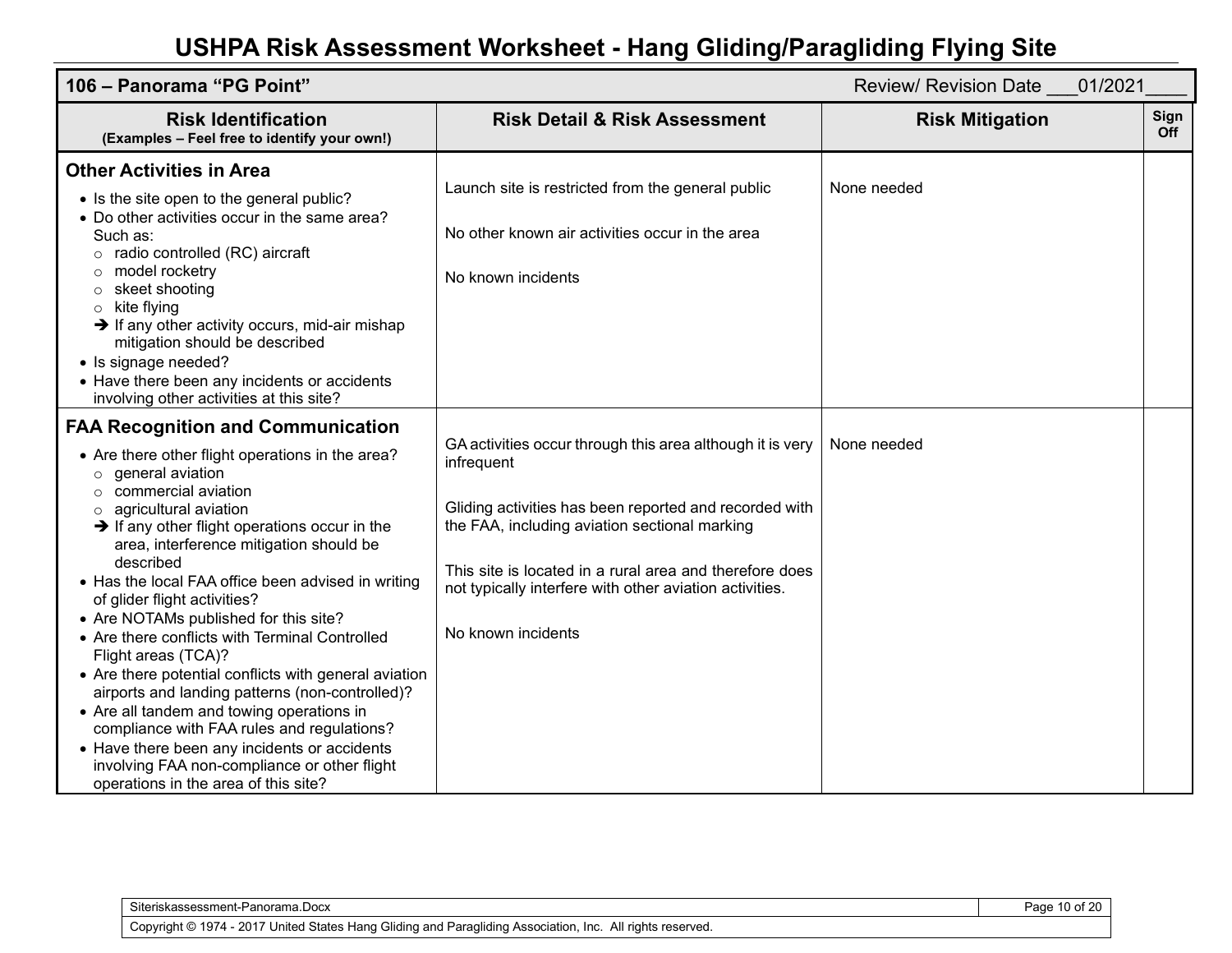| 106 - Panorama "PG Point"                                                                                                                                                                                                                                                                                                                                                                                                                                                                                                                                                                                                                                                                                                                                                                                                                                                                                                                        |                                                                                                                                                                                                                                                                                                                                                                                                                                 | Review/ Revision Date ___ 01/2021 |                    |
|--------------------------------------------------------------------------------------------------------------------------------------------------------------------------------------------------------------------------------------------------------------------------------------------------------------------------------------------------------------------------------------------------------------------------------------------------------------------------------------------------------------------------------------------------------------------------------------------------------------------------------------------------------------------------------------------------------------------------------------------------------------------------------------------------------------------------------------------------------------------------------------------------------------------------------------------------|---------------------------------------------------------------------------------------------------------------------------------------------------------------------------------------------------------------------------------------------------------------------------------------------------------------------------------------------------------------------------------------------------------------------------------|-----------------------------------|--------------------|
| <b>Risk Identification</b><br>(Examples - Feel free to identify your own!)                                                                                                                                                                                                                                                                                                                                                                                                                                                                                                                                                                                                                                                                                                                                                                                                                                                                       | <b>Risk Detail &amp; Risk Assessment</b>                                                                                                                                                                                                                                                                                                                                                                                        | <b>Risk Mitigation</b>            | Sign<br><b>Off</b> |
| <b>Organized Events</b><br>• Does your Chapter have any organized events<br>at this site? Such as:<br>club meetings, picnics or parties<br>O<br>$\circ$ fly-ins or demo days<br>$\circ$ ACE events or sanctioned competitions<br>public demonstrations<br>$\circ$<br>• Is there a Flight Safety Coordinator designated<br>for all flying events?<br>• Are spectator areas and vehicle parking areas<br>clearly defined, designated and enforced?<br>• Are recommended clearances between flight<br>operations and spectator areas marked,<br>maintained and enforced?<br>• Are tie-down systems available and in-use for<br>organized events?<br>• Are flight simulators or other demonstration<br>equipment under direct supervision at all times<br>until disassembled?<br>• Are First Aid - First Responder resources on<br>site and available?<br>• Have there been any incidents or accidents<br>during organized Chapter-sponsored events? | The local gliding club hosts a few organized flying<br>events throughout the year.<br>A flight Safety Coordinator is designated for this<br>activity<br>During special events<br>designated<br>areas are<br>communicated.<br>Flight operations and spectator clearances are<br>enforced by the organizers and all club members<br>First-Aid resources are contacted before any event.<br>911 is available<br>No known incidents | None needed                       |                    |

Page 11 of 20

Copyright © 1974 - 2017 United States Hang Gliding and Paragliding Association, Inc. All rights reserved.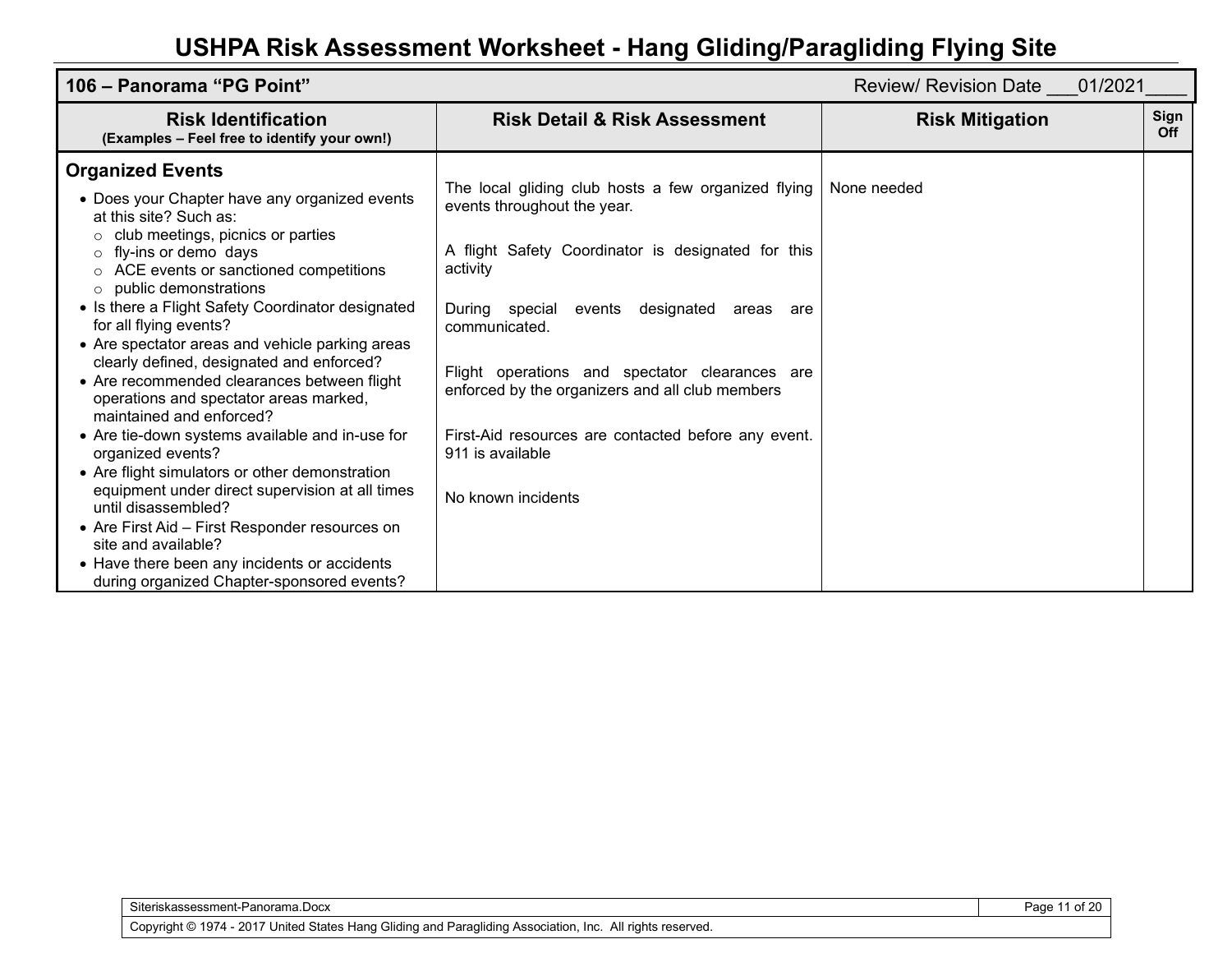| 106 – Panorama "PG Point"                                                                                                                                                                                                                                                                                                                                                                                                                                                                                                                                                                                                                                                                                                                                                                                                                                                                                                                                                                                                                                                                                                                                                                        |                                                                                                                                                                                                                                                                                                                                                                                                                                                                                                                                                                                                                                                                                                                                           | 01/2021<br><b>Review/ Revision Date</b> |             |
|--------------------------------------------------------------------------------------------------------------------------------------------------------------------------------------------------------------------------------------------------------------------------------------------------------------------------------------------------------------------------------------------------------------------------------------------------------------------------------------------------------------------------------------------------------------------------------------------------------------------------------------------------------------------------------------------------------------------------------------------------------------------------------------------------------------------------------------------------------------------------------------------------------------------------------------------------------------------------------------------------------------------------------------------------------------------------------------------------------------------------------------------------------------------------------------------------|-------------------------------------------------------------------------------------------------------------------------------------------------------------------------------------------------------------------------------------------------------------------------------------------------------------------------------------------------------------------------------------------------------------------------------------------------------------------------------------------------------------------------------------------------------------------------------------------------------------------------------------------------------------------------------------------------------------------------------------------|-----------------------------------------|-------------|
| <b>Risk Identification</b><br>(Examples - Feel free to identify your own!)                                                                                                                                                                                                                                                                                                                                                                                                                                                                                                                                                                                                                                                                                                                                                                                                                                                                                                                                                                                                                                                                                                                       | <b>Risk Detail &amp; Risk Assessment</b>                                                                                                                                                                                                                                                                                                                                                                                                                                                                                                                                                                                                                                                                                                  | <b>Risk Mitigation</b>                  | Sign<br>Off |
| <b>Safety Officer (Annual Review)</b><br>• Do your Bylaws clearly define the<br>responsibilities of the Safety officer (can be a<br>Director, Coordinator, or other titles)? Such as:<br>Risk Assessment and Risk Mitigation Plan<br>$\circ$<br>Incident Reporting process and follow-up<br>$\circ$<br>Oversight of Site-Event Management Plans<br>$\circ$<br>Access to historical data for informing site<br>$\circ$<br>guidelines and rules<br>$\circ$ Authority to close a site due to hazardous<br>conditions or situations<br>Authority to restrict flight operations of a<br>$\circ$<br>single pilot if necessary to avoid potential<br>accidents<br>• Does your Chapter have a copy of USHPA's<br><b>Risk Management Plan Program with</b><br><b>Appendix A, Recommended Operating</b><br>Guidelines?<br>• Does your Chapter have appropriate<br>documentation in place for:<br><b>Risk Mitigation Plan</b><br>$\circ$<br><b>Incident Reporting</b><br>$\circ$<br>policy/procedure to close a site due to<br>$\circ$<br>hazardous conditions or situations<br>policy/procedure to restrict flight operations<br>$\circ$<br>of a single pilot if necessary to avoid potential<br>accidents | <b>BMF By-Laws State:</b><br>Safety Officer – The Safety Officer will<br>develop and maintain a risk mitigation plan<br>for each of BMF's flying sites, communicate<br>safety concerns and recommend safety<br>related projects to the BMF BOD, coordinate<br>safety programs and activities between<br>USHPA and BMF, and will be responsible for<br>accident reporting to BMF BOD and USHPA.<br>The Safety Officer is a voting member of the<br>BMF BOD.<br>The club has a copy of the Risk Management<br>Plan<br>Recommended<br>and<br>Operating<br>Guidelines.<br>The club has appropriate documentation for<br>RMP and incident reporting<br>Procedures are in place for closing a site due<br>to hazardous conditions or situations | None needed                             |             |

Page 12 of 20

Copyright © 1974 - 2017 United States Hang Gliding and Paragliding Association, Inc. All rights reserved.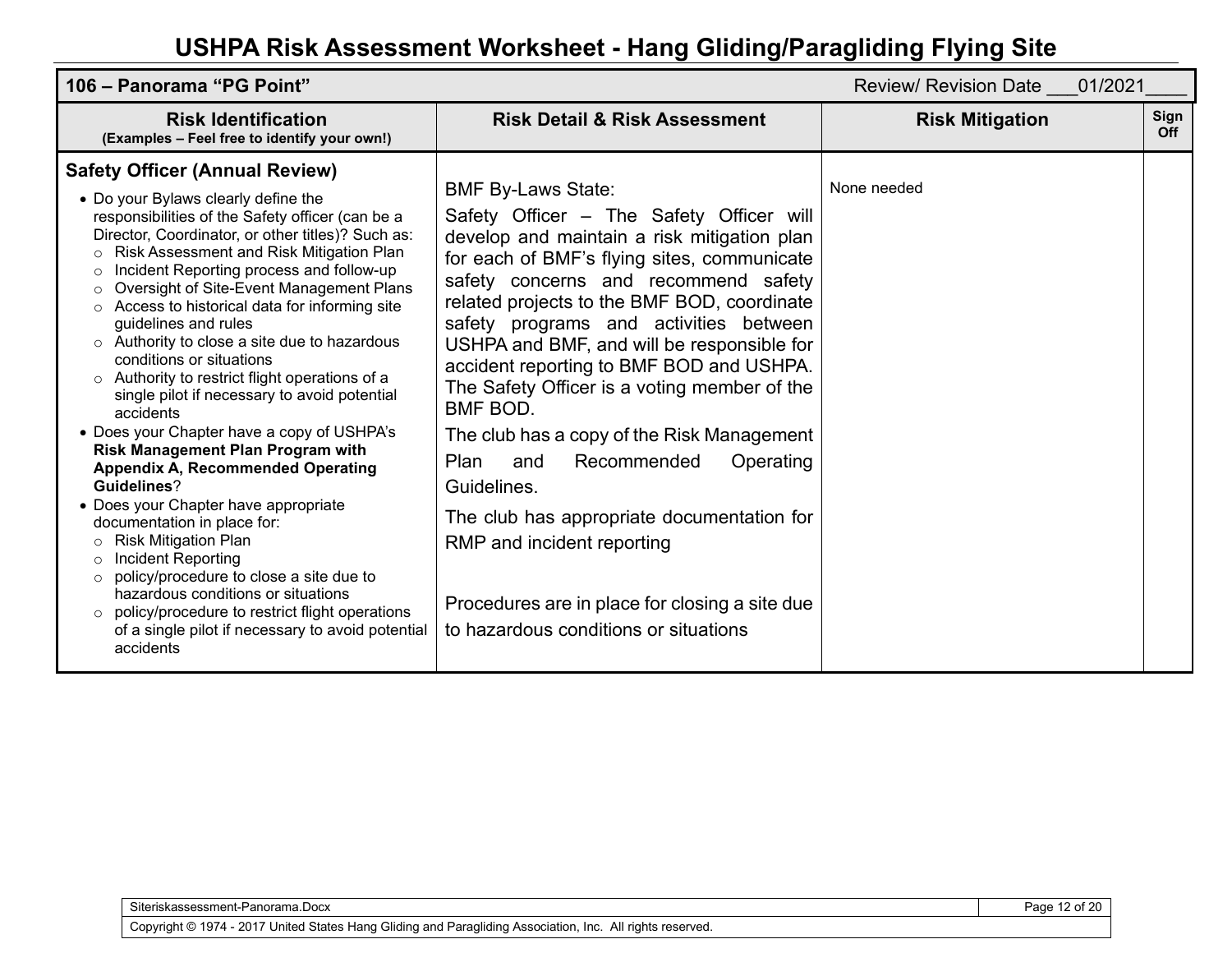| 106 – Panorama "PG Point"                                                                                                                                                                                                                                                                                                                                                                                                                                                                                                                                                                                                                                                                                                                                                                                                                                                                                                                                      |                                                                                                                                                                                                                                                                                                                                        | 01/2021<br><b>Review/ Revision Date</b> |             |
|----------------------------------------------------------------------------------------------------------------------------------------------------------------------------------------------------------------------------------------------------------------------------------------------------------------------------------------------------------------------------------------------------------------------------------------------------------------------------------------------------------------------------------------------------------------------------------------------------------------------------------------------------------------------------------------------------------------------------------------------------------------------------------------------------------------------------------------------------------------------------------------------------------------------------------------------------------------|----------------------------------------------------------------------------------------------------------------------------------------------------------------------------------------------------------------------------------------------------------------------------------------------------------------------------------------|-----------------------------------------|-------------|
| <b>Risk Identification</b><br>(Examples - Feel free to identify your own!)                                                                                                                                                                                                                                                                                                                                                                                                                                                                                                                                                                                                                                                                                                                                                                                                                                                                                     | <b>Risk Detail &amp; Risk Assessment</b>                                                                                                                                                                                                                                                                                               | <b>Risk Mitigation</b>                  | Sign<br>Off |
| <b>Information Communication</b>                                                                                                                                                                                                                                                                                                                                                                                                                                                                                                                                                                                                                                                                                                                                                                                                                                                                                                                               |                                                                                                                                                                                                                                                                                                                                        |                                         |             |
| • Are flying site rules and guidelines clearly and<br>appropriately communicated? This could be<br>through one or more of the following:<br>website<br>video<br>signage on site<br>paper hand-outs<br>designated members (site administrator,<br>sponsor, guide)<br>other<br>$\circ$<br>• Are flying site parameters and protocol clearly<br>and appropriately communicated (to spectators<br>and pilots) through signage, physical markings,<br>barriers, etc.?<br>• Is contact information for the chapter site<br>coordinator available at the site?<br>• How can members and spectators provide input<br>and suggestions to the site management team?<br>• How is the Emergency Action Plan<br>communicated?<br>• Have efforts been made to claim ownership of<br>internet information with pointers back to your<br>Chapter as the primary information source that<br>takes precedence if on Google Maps,<br>Paragliding Map, Paragliding Earth, or other | Site rules and guidelines are clearly communicated via<br>documentation, web site, social media, orally and on-<br>site postings<br>Social media has proven to be a beneficial platform for<br>club members and club member feedback<br>Mandatory check-in, pilots and spectators<br>http://buffalomountainflyers.org/page/waiver.html | None needed                             |             |
| online site guides?                                                                                                                                                                                                                                                                                                                                                                                                                                                                                                                                                                                                                                                                                                                                                                                                                                                                                                                                            |                                                                                                                                                                                                                                                                                                                                        |                                         |             |

Page 13 of 20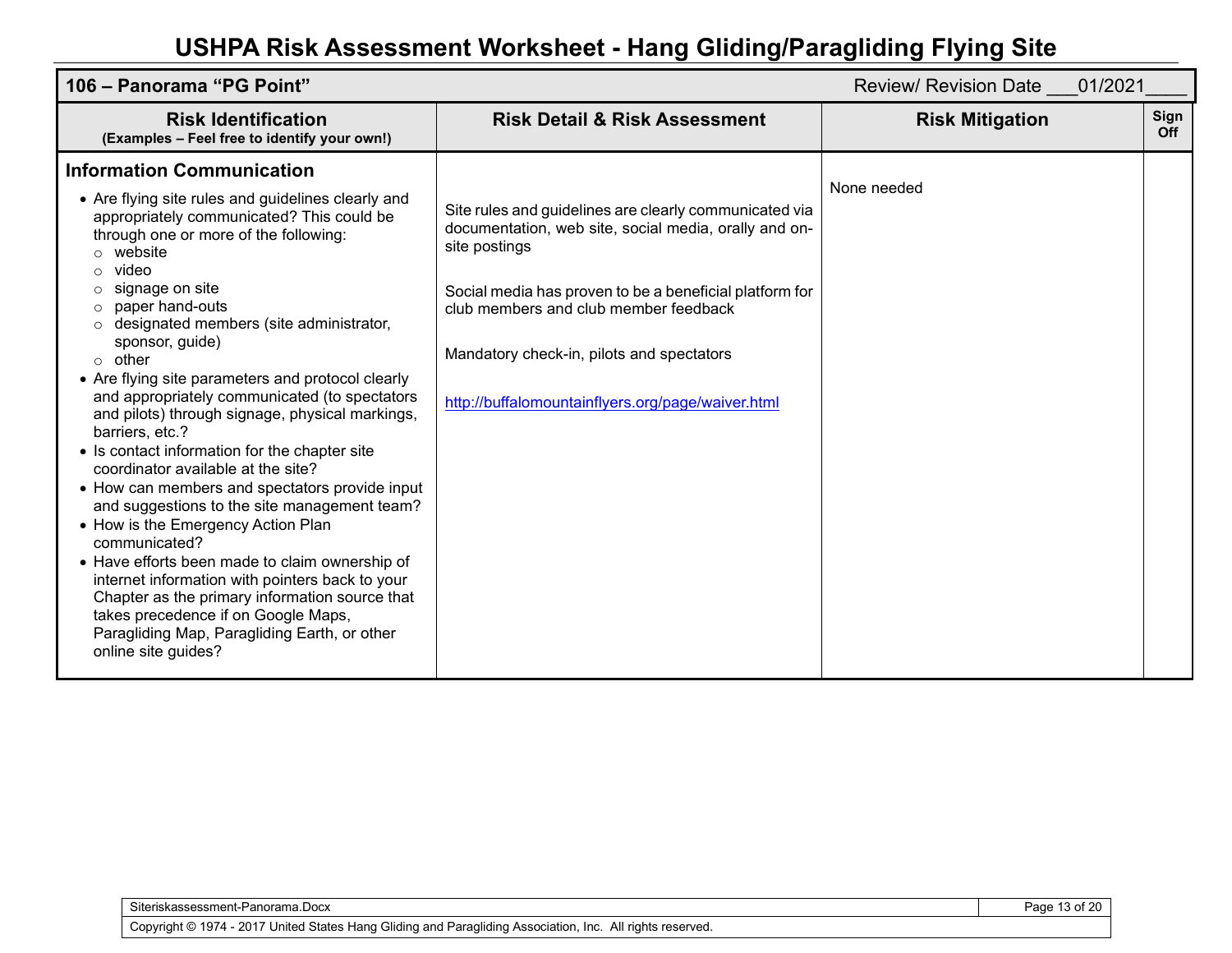| 106 - Panorama "PG Point"                                                                                                                                                                                                                                                                                                                                                                                                                                                                                                                                                                                                                                                                                                                                                                                                                                                                                                                                                                                                                                                                                                                                                                                                                                                                                                                                        |                                                                                                                                                                                                                                                                                                                                                                                                                                                                                       | Review/ Revision Date 01/2021 |             |
|------------------------------------------------------------------------------------------------------------------------------------------------------------------------------------------------------------------------------------------------------------------------------------------------------------------------------------------------------------------------------------------------------------------------------------------------------------------------------------------------------------------------------------------------------------------------------------------------------------------------------------------------------------------------------------------------------------------------------------------------------------------------------------------------------------------------------------------------------------------------------------------------------------------------------------------------------------------------------------------------------------------------------------------------------------------------------------------------------------------------------------------------------------------------------------------------------------------------------------------------------------------------------------------------------------------------------------------------------------------|---------------------------------------------------------------------------------------------------------------------------------------------------------------------------------------------------------------------------------------------------------------------------------------------------------------------------------------------------------------------------------------------------------------------------------------------------------------------------------------|-------------------------------|-------------|
| <b>Risk Identification</b><br>(Examples - Feel free to identify your own!)                                                                                                                                                                                                                                                                                                                                                                                                                                                                                                                                                                                                                                                                                                                                                                                                                                                                                                                                                                                                                                                                                                                                                                                                                                                                                       | <b>Risk Detail &amp; Risk Assessment</b>                                                                                                                                                                                                                                                                                                                                                                                                                                              | <b>Risk Mitigation</b>        | Sign<br>Off |
| <b>Experience &amp; Skills required to fly the</b><br>site safely<br>• List the pilot skill sets required to fly the site<br>safely.<br>• Does the site require a specific pilot<br>proficiency rating / special skills? Cliff, ramp<br>launch, thermal, turbulence,<br>• Is USHPA membership & ratings required to fly at<br>this site?<br>• Each site should have recommended or required<br><b>USHPA ratings</b><br>• Do the site ratings reflect the launch and landing<br>zone requirements?<br>• Why did Site receive the rating? (Is the site a<br>Green Circle run or a triple Black Diamond and<br>why it was rated that)<br>• How are pilot rating/special skill requirements<br>verified? Some possible methods:<br>$\circ$ sticker<br>text message (719-387-4571)<br>$\circ$<br>website (ushpa.org/m/#####)<br>$\circ$<br>PDF USHPA or Chapter Member card<br>$\circ$<br>designated members (site admin, sponsor)<br>$\circ$<br>• How is site access limited to only those pilots<br>with a verified appropriate rating/special skills?<br>$\circ$ all members<br>o designated members (site administrator,<br>sponsor, guide)<br>$\circ$ other<br>• How does the chapter encourage and enable<br>appropriate pilot experience for flying at this site?<br>• Does training take place at the site? If so, are<br>USHPA training guidelines followed? | USHPA membership along with a H2 or P2 rating plus<br>special skills FL is required by the BMF to fly this site.<br>Pilots must check in with the online waiver before<br>flying<br>http://buffalomountainflyers.org/page/waiver.html<br>This site can be flown by H2 or P2 with instructor only.<br>Once instructor determines H2 or P2 has the proper<br>judgement and skill set they may sign off H2, P2 pilot.<br>Training only by USHPA certified instructor per<br><b>USHPA</b> | None needed                   |             |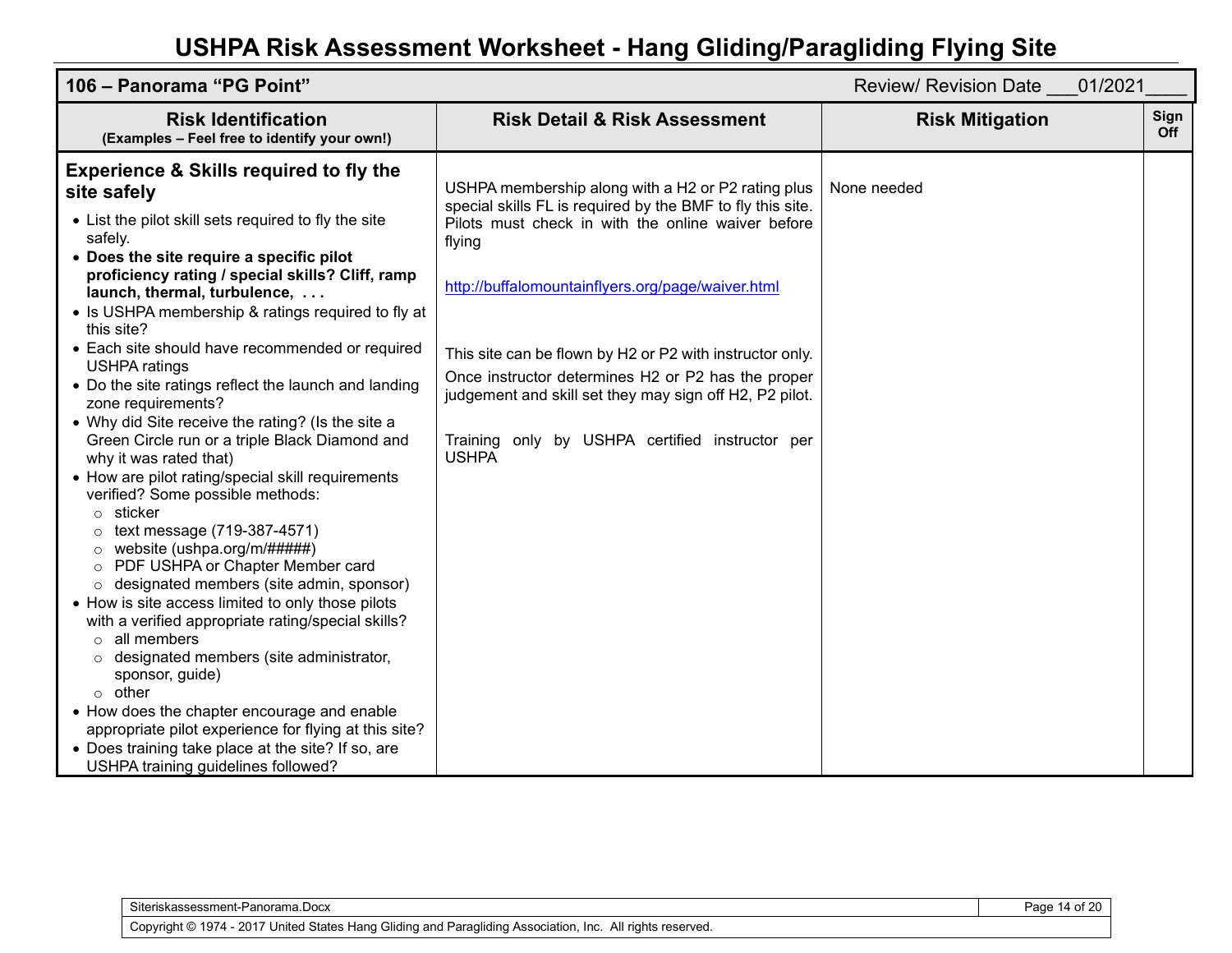| 106 - Panorama "PG Point"<br>Review/ Revision Date 01/2021                                                                                                                                                                                                                                                                                                                                                                                                                                                                                                                                                                                          |                                                                                                                                                                                                                                                                                                                                                                                                       |                        |                    |
|-----------------------------------------------------------------------------------------------------------------------------------------------------------------------------------------------------------------------------------------------------------------------------------------------------------------------------------------------------------------------------------------------------------------------------------------------------------------------------------------------------------------------------------------------------------------------------------------------------------------------------------------------------|-------------------------------------------------------------------------------------------------------------------------------------------------------------------------------------------------------------------------------------------------------------------------------------------------------------------------------------------------------------------------------------------------------|------------------------|--------------------|
| <b>Risk Identification</b><br>(Examples - Feel free to identify your own!)                                                                                                                                                                                                                                                                                                                                                                                                                                                                                                                                                                          | <b>Risk Detail &amp; Risk Assessment</b>                                                                                                                                                                                                                                                                                                                                                              | <b>Risk Mitigation</b> | Sign<br><b>Off</b> |
| <b>Emergency Action Plan</b><br>• Is the site Emergency Action Plan documented<br>and communicated? Example methods:<br>$\circ$ website<br>signage on site (launch and LZ)<br>$\circ$<br>paper hand-outs<br>$\circ$<br>designated members<br>$\circ$<br>• Is there a documented protocol for filing incident<br>reports?                                                                                                                                                                                                                                                                                                                            | An Emergency Action Plan has been created                                                                                                                                                                                                                                                                                                                                                             | None needed            |                    |
| • Have local emergency responders been notified<br>of flying site location and methods of access?<br>• What first responder resources are available on-<br>site? Some possible options:<br>$\circ$ first aid kit<br>direct phone numbers of emergency services<br>landline telephone (e.g., pay phone)<br>$\circ$<br>$\circ$ no-fly tarp/flag<br>• Does the chapter sponsor First Aid and CPR<br>training for members? How often?<br>• Have there been any incidents or accidents at<br>this site using your Emergency Action Plan?                                                                                                                 | No known incidents requiring the use of EAP                                                                                                                                                                                                                                                                                                                                                           |                        |                    |
| <b>Tandem Flying</b><br>• How is compliance with the USHPA FAA Tandem<br>Exemption monitored and enforced?<br>• Are all participants issued a 30-day student<br>membership, or confirmed to possess a current<br>USHPA membership?<br>• What is the clearance around the take-off area:<br>$\circ$ in front (for tandem pilots)? (75 feet)<br>behind? (30 feet)<br>$\circ$<br>to the sides? (30 degrees)<br>$\circ$<br>$\rightarrow$ If any clearance is less than noted, collision<br>avoidance mitigation (for obstacles or<br>spectators) should be described<br>• Have there been any incidents or accidents<br>involving tandems at this site? | Tandem pilots are required to present their USHPA<br>pilot rating at the beginning of each calendar year.<br>All tandem participants are required to have a 30-day<br>student membership or possess a current USHPA<br>membership.<br>Clearance around take-off areas comply with<br>USHPA's requirements.<br>There have not been any incidents or accidents<br>involving tandem flights at this site |                        |                    |

| Siteriskassessment-Panorama.Docx                                                                                  | $\sim$ of $2^{\circ}$ .<br>3000<br>auc |
|-------------------------------------------------------------------------------------------------------------------|----------------------------------------|
| ী 1974 - 2017 United States Hang Gliding and Paragliding Association, Inc.<br>All rights reserved.<br>Copyright © |                                        |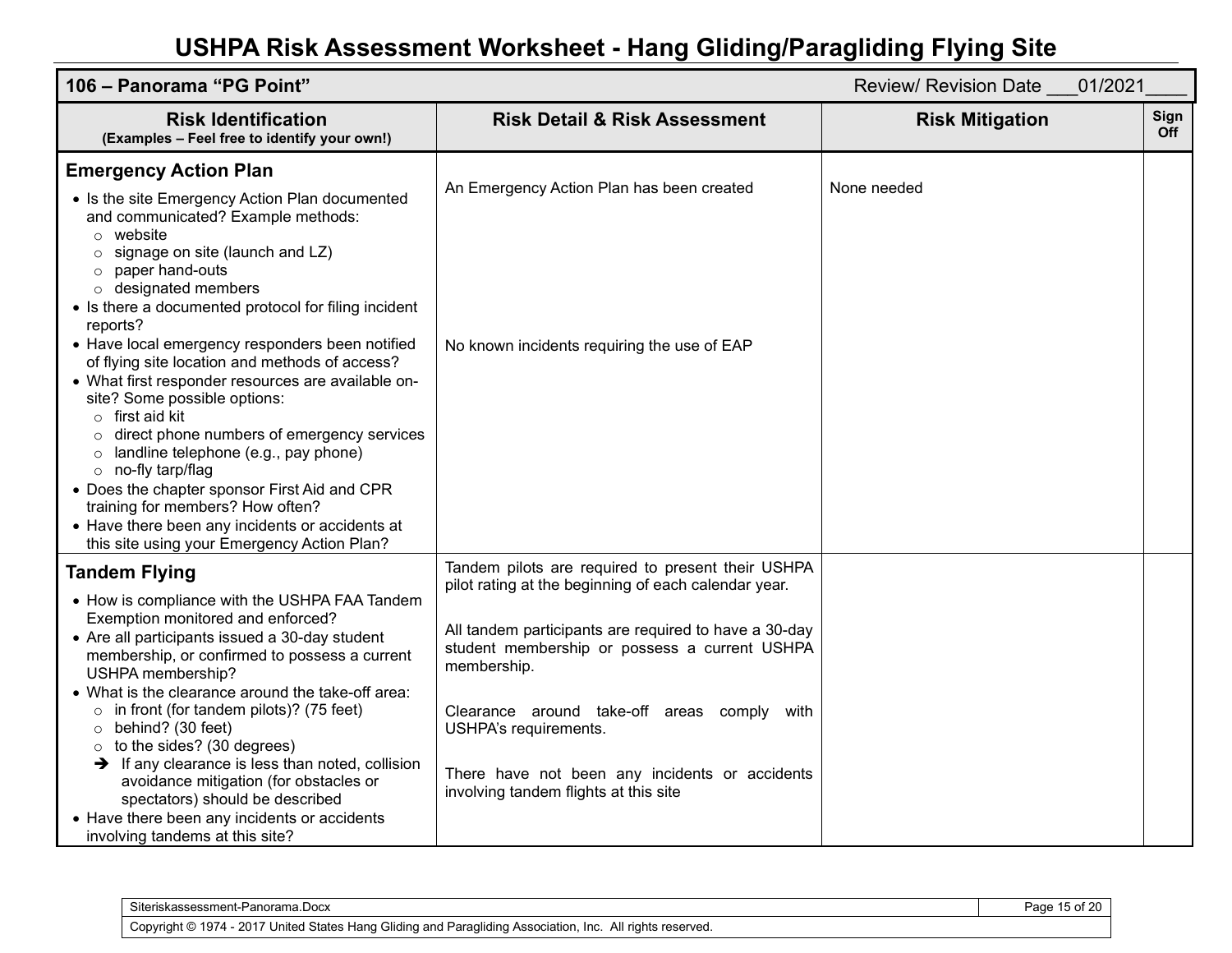| Sign<br><b>Risk Identification</b><br><b>Risk Detail &amp; Risk Assessment</b><br><b>Risk Mitigation</b><br><b>Off</b><br>(Examples - Feel free to identify your own!)<br><b>Towing</b><br>No Current towing operations exist                                                                                                                                                                                                                                                                                                                                                                                                                                                                                                                                                                                                                                                                                                                                                     |
|-----------------------------------------------------------------------------------------------------------------------------------------------------------------------------------------------------------------------------------------------------------------------------------------------------------------------------------------------------------------------------------------------------------------------------------------------------------------------------------------------------------------------------------------------------------------------------------------------------------------------------------------------------------------------------------------------------------------------------------------------------------------------------------------------------------------------------------------------------------------------------------------------------------------------------------------------------------------------------------|
|                                                                                                                                                                                                                                                                                                                                                                                                                                                                                                                                                                                                                                                                                                                                                                                                                                                                                                                                                                                   |
| • If towing operations occur at the site, indicate all<br>types:<br>$\circ$ aircraft<br>boat<br>scooter<br>static line<br>truck<br>$\circ$<br>winch<br>other<br>$\circ$<br>• List each towing vehicle used (Year,<br>Manufacturer, Make, Model, Owner)<br>• Does every tow operator have the relevant<br>USHPA towing appointments?<br>• Is there a written schedule for maintenance of<br>all towing equipment and associated line and<br>hardware?<br>• Does the Chapter verify that the towing<br>equipment maintenance is up-to-date?<br>• Are there towing-specific risks at this site? For<br>example:<br>o fuel storage<br>equipment maintenance<br>licensing of operation<br>site access<br>• Is the clearance around the towing area<br>sufficient:<br>$\circ$ in front?<br>behind?<br>to the sides?<br>$\circ$<br>overhead?<br>$\circ$<br>• For aero-towing operations:<br>How is compliance with the USHPA FAA Towing<br>Exemption monitored and enforced at the site? |

| Siteriskassessment-Panorama.Docx                                                                               | Page 16 of 20 |
|----------------------------------------------------------------------------------------------------------------|---------------|
| Copyright © 1974 - 2017 United States Hang Gliding and Paragliding Association, Inc. ,<br>All rights reserved. |               |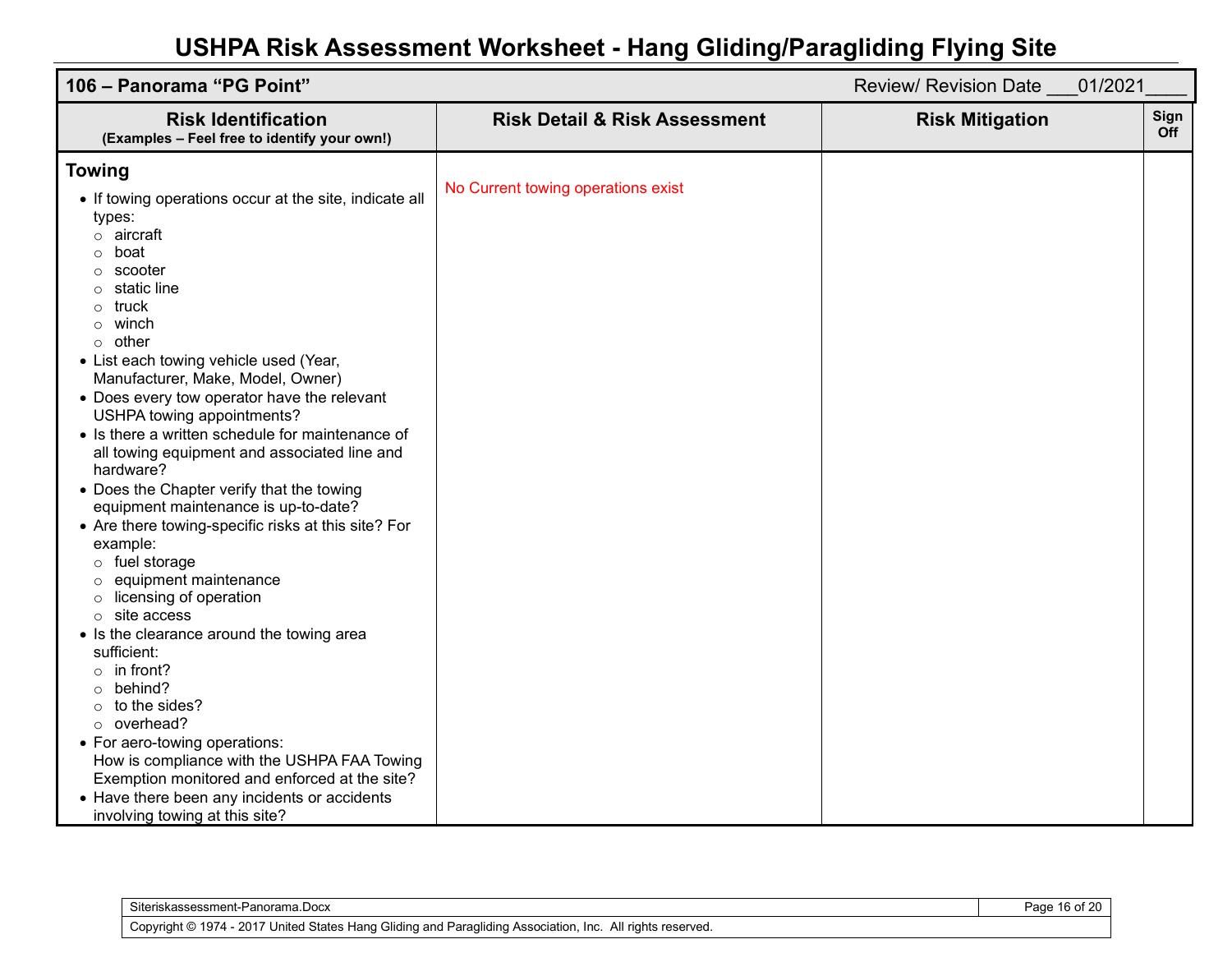| 106 – Panorama "PG Point"<br>Review/ Revision Date 01/2021                                                                                                                                                                                                                                                                                                                                                                                                                                                                                                              |                                                                                                               |                        |             |
|-------------------------------------------------------------------------------------------------------------------------------------------------------------------------------------------------------------------------------------------------------------------------------------------------------------------------------------------------------------------------------------------------------------------------------------------------------------------------------------------------------------------------------------------------------------------------|---------------------------------------------------------------------------------------------------------------|------------------------|-------------|
| <b>Risk Identification</b><br>(Examples - Feel free to identify your own!)                                                                                                                                                                                                                                                                                                                                                                                                                                                                                              | <b>Risk Detail &amp; Risk Assessment</b>                                                                      | <b>Risk Mitigation</b> | Sign<br>Off |
| <b>Glider Tie Down Systems</b><br>• Are glider tie-down systems needed at this site<br>(in either the setup or teardown areas)? Possible<br>reasons to require:<br>$\circ$ dust devils<br>$\circ$ gusty winds<br>insufficient clearance from vehicles<br>$\bigcirc$<br>insufficient clearance from spectators<br>O<br>• If tie-downs are available, how are they<br>communicated to pilots?<br>• If tie-downs are available, how are pilots<br>encouraged to make use of them?<br>• Have there been any incidents or accidents<br>involving loose gliders at this site? | The set up or tear down areas are sufficiently<br>sheltered and no tie downs are needed<br>No known incidents | None needed            |             |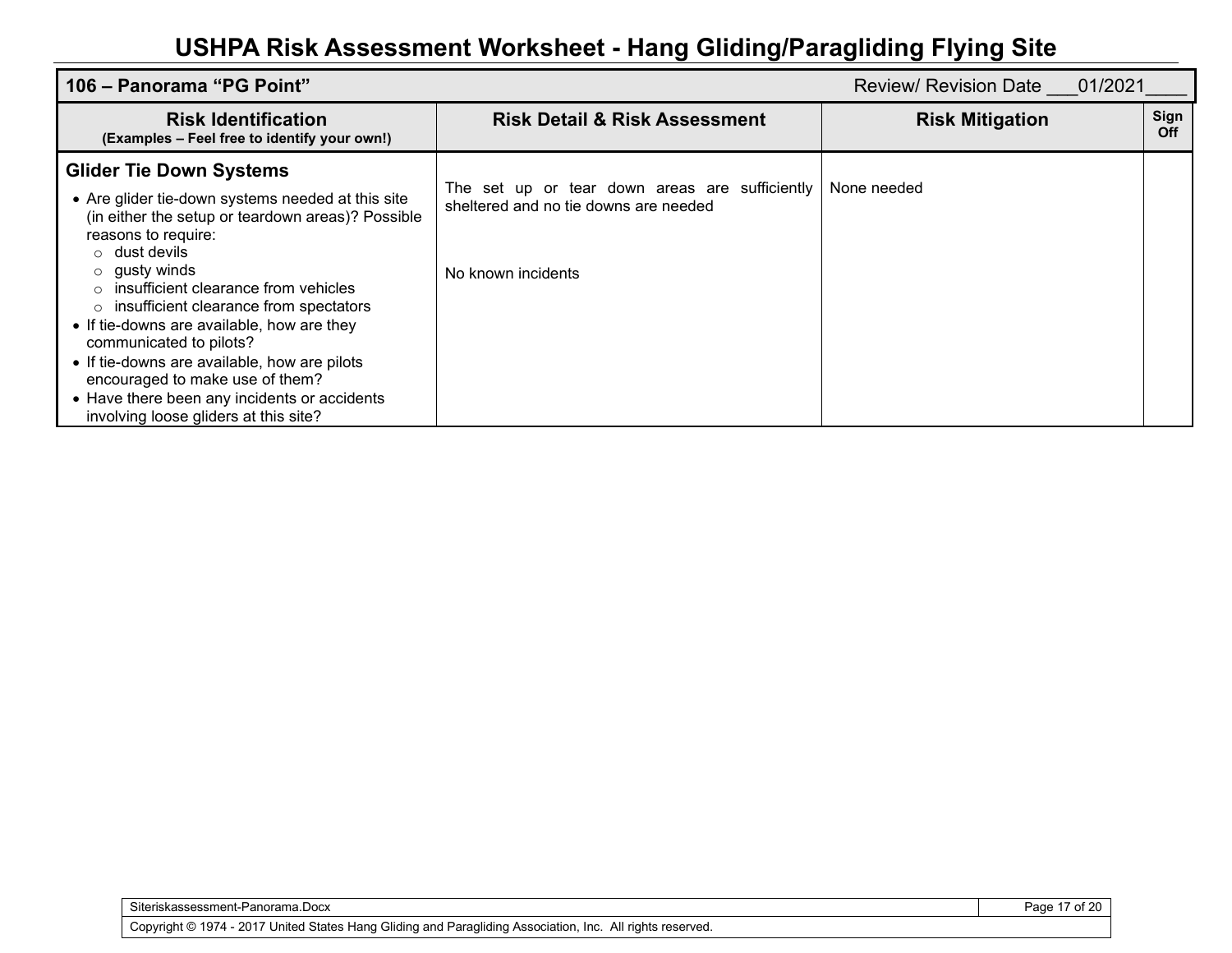| 106 - Panorama "PG Point"<br>Review/ Revision Date 01/2021                                                                                                                                                                                                                                                                                                                                                                                                                                                                                                                                                                                                                                                                                                                                                                                                                                                                                                                                                                                                                                                                                                                                                                                                             |                                                                                                                                                                                                                                                                                               |                        |                    |
|------------------------------------------------------------------------------------------------------------------------------------------------------------------------------------------------------------------------------------------------------------------------------------------------------------------------------------------------------------------------------------------------------------------------------------------------------------------------------------------------------------------------------------------------------------------------------------------------------------------------------------------------------------------------------------------------------------------------------------------------------------------------------------------------------------------------------------------------------------------------------------------------------------------------------------------------------------------------------------------------------------------------------------------------------------------------------------------------------------------------------------------------------------------------------------------------------------------------------------------------------------------------|-----------------------------------------------------------------------------------------------------------------------------------------------------------------------------------------------------------------------------------------------------------------------------------------------|------------------------|--------------------|
| <b>Risk Identification</b><br>(Examples - Feel free to identify your own!)                                                                                                                                                                                                                                                                                                                                                                                                                                                                                                                                                                                                                                                                                                                                                                                                                                                                                                                                                                                                                                                                                                                                                                                             | <b>Risk Detail &amp; Risk Assessment</b>                                                                                                                                                                                                                                                      | <b>Risk Mitigation</b> | Sign<br><b>Off</b> |
| <b>Environment &amp; Other Risk</b><br><b>Considerations</b><br>• What are the Minimum & Maximum allowed<br>winds and maximum gust factor for the site?<br>Explanations should be included if these<br>numbers are high for the industry.<br>• Are there any other risks or hazards associated<br>with this site or XC from this site? For example:<br>man-made risks<br>$\circ$<br>natural hazards<br>environmental risks<br>external events/forces<br>weather conditions<br>known venturi & rotor zones<br>potential risks of impact<br>$\circ$<br>vulnerability<br>Time of year and time of day hazards<br>Other risks typically included in site briefings<br>$\circ$<br>• Are there any possible risks due to local<br>response?<br>• Are there preventative measures that can be<br>implemented immediately?<br>• Have there been any incidents or accidents in the<br>past at this site? If so, what actions, systems,<br>communications, etc. could have mitigated those<br>outcomes?<br>• Have there been any incidents or accidents in the<br>past Year that warrant hazard updates to the Site<br>Guide?<br>• List any facilities owned by the chapter at this site<br>(such as clubhouse, storage shed, wind sock<br>tower, launch ramp, towing equipment) | P2 Minimum wind 5 mph Maximum wind <15 base<br>with peak gust to 18 mph<br>H2 Minimum wind 5 mph Maximum <25 mph with gust<br>differential of 10 mph or less<br>Natural weather conditions pose the greatest hazard<br>No known incidents<br>No facilities or equipment are owned by the club | None needed            |                    |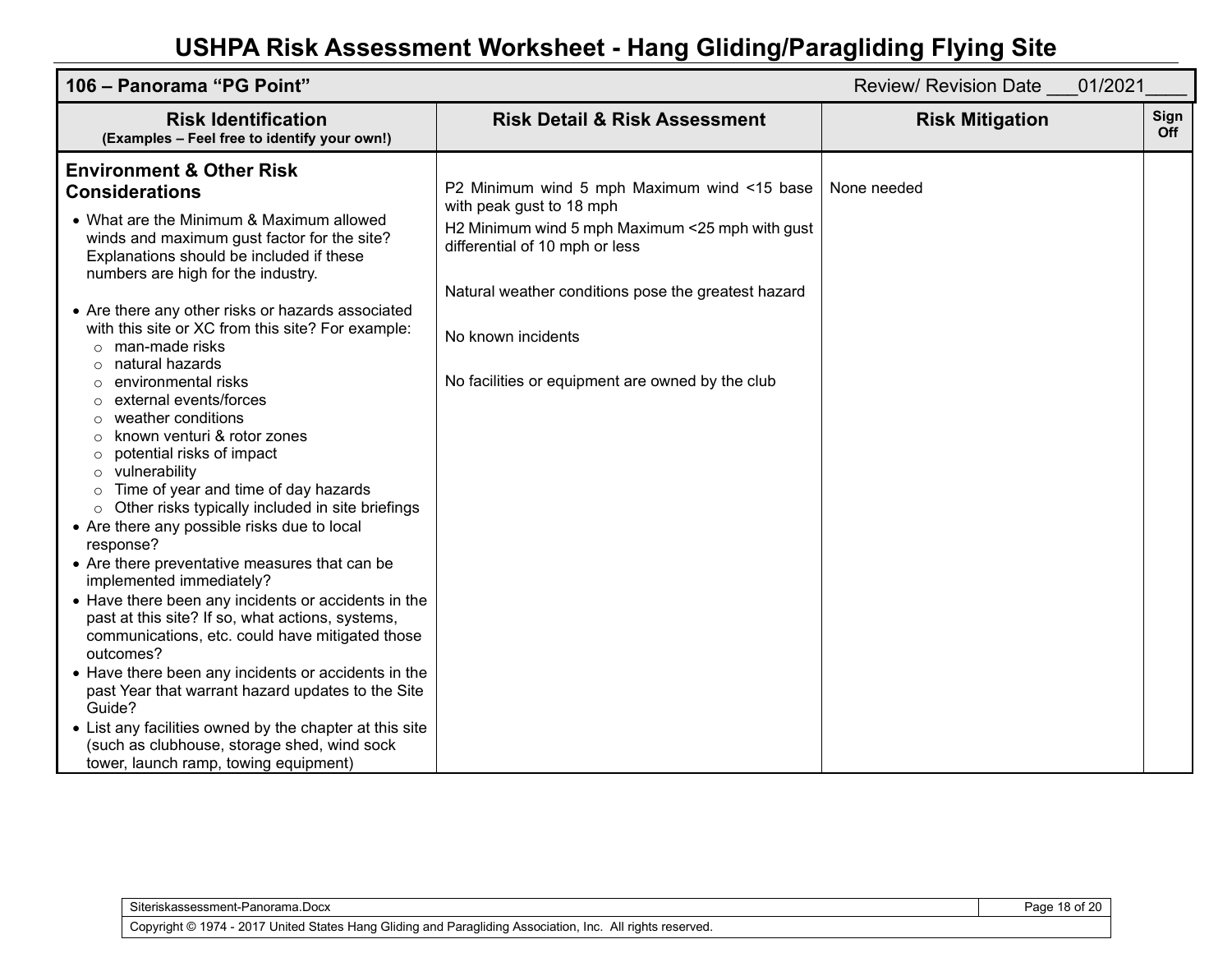| 106 - Panorama "PG Point"                                                                                                                                                                                                                                                                                                                                                                                                                                                                                                                                                                                                                                                                                                                                                                                                                                       |                                                                                                                                           | Review/ Revision Date 01/2021 |             |
|-----------------------------------------------------------------------------------------------------------------------------------------------------------------------------------------------------------------------------------------------------------------------------------------------------------------------------------------------------------------------------------------------------------------------------------------------------------------------------------------------------------------------------------------------------------------------------------------------------------------------------------------------------------------------------------------------------------------------------------------------------------------------------------------------------------------------------------------------------------------|-------------------------------------------------------------------------------------------------------------------------------------------|-------------------------------|-------------|
| <b>Risk Identification</b><br>(Examples - Feel free to identify your own!)                                                                                                                                                                                                                                                                                                                                                                                                                                                                                                                                                                                                                                                                                                                                                                                      | <b>Risk Detail &amp; Risk Assessment</b>                                                                                                  | <b>Risk Mitigation</b>        | Sign<br>Off |
| Mini / Speed Wing Provisions &<br><b>Associated risks</b>                                                                                                                                                                                                                                                                                                                                                                                                                                                                                                                                                                                                                                                                                                                                                                                                       | Mini/Speed wings are not flown at this site                                                                                               |                               |             |
| Are Mini/ Speed Wings flown at your site?<br>Do you have Mini/ Speed Wing provisions in<br>$\bullet$<br>your site protocols?<br>Provisions or Restrictions to consider:<br>$\bullet$<br>Required Glide Ratio from each Launch to<br>each LZ<br>Quantifiable terrain clearance limits to<br>experience level.<br>○ Acceptable flying conditions in conjunction<br>with terrain clearance protocols including<br>acceptable times of day to the season.<br>Restrictions on Low Acrobatic Flying / Low<br>Barrel Rolls / Swooping<br>Distances from other pilots, observers,<br>vehicles, structures, and other obstacles or<br>areas<br>Are there any other Mini/ Speed Wing risks or<br>hazards associated with this site?<br>Have there been any Mini / Speed Wing<br>incidents or accidents in the past Year that<br>warrant hazard updates to the Site Guide? |                                                                                                                                           |                               |             |
| <b>Annual Incidents &amp; Accidents Review</b><br># of Incidents this past Year<br># of Accidents this past Year ______<br>Has your Chapter Reviewed Accidents in this<br>past year and prior years to determine if actions<br>are required?                                                                                                                                                                                                                                                                                                                                                                                                                                                                                                                                                                                                                    | 3 known incidents in 2020<br>0 known accidents 2020<br>Our chapter did not receive any incident or accident<br>reports from USHPA in 2020 |                               |             |